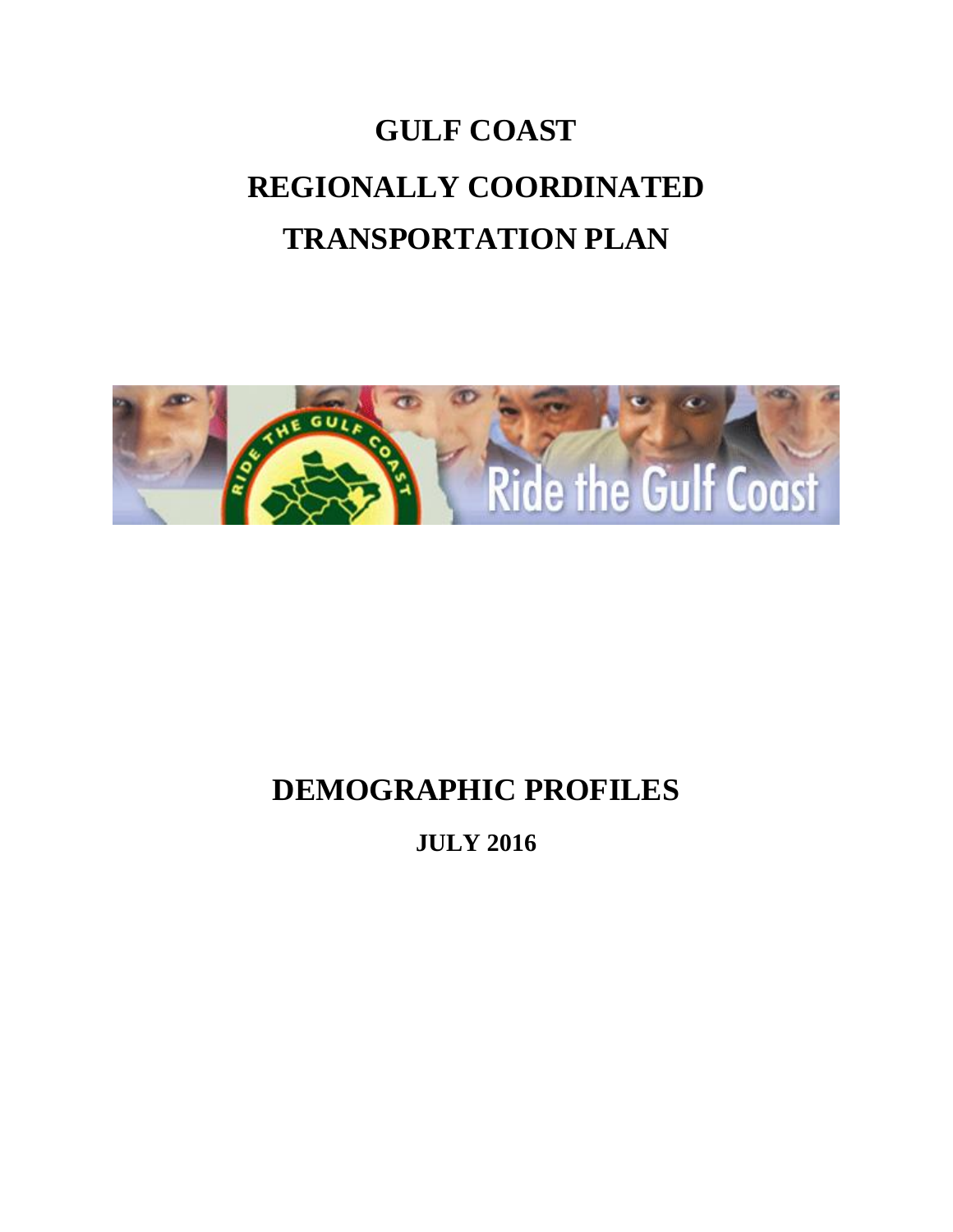## **TABLE OF CONTENTS**

| I. INTRODUCTION                                |  |
|------------------------------------------------|--|
| II. TRANSIT AND DEMOGRAPHIC PROFILES BY COUNTY |  |
| III. TRANSIT NEEDS INDEX METHODOLOGY           |  |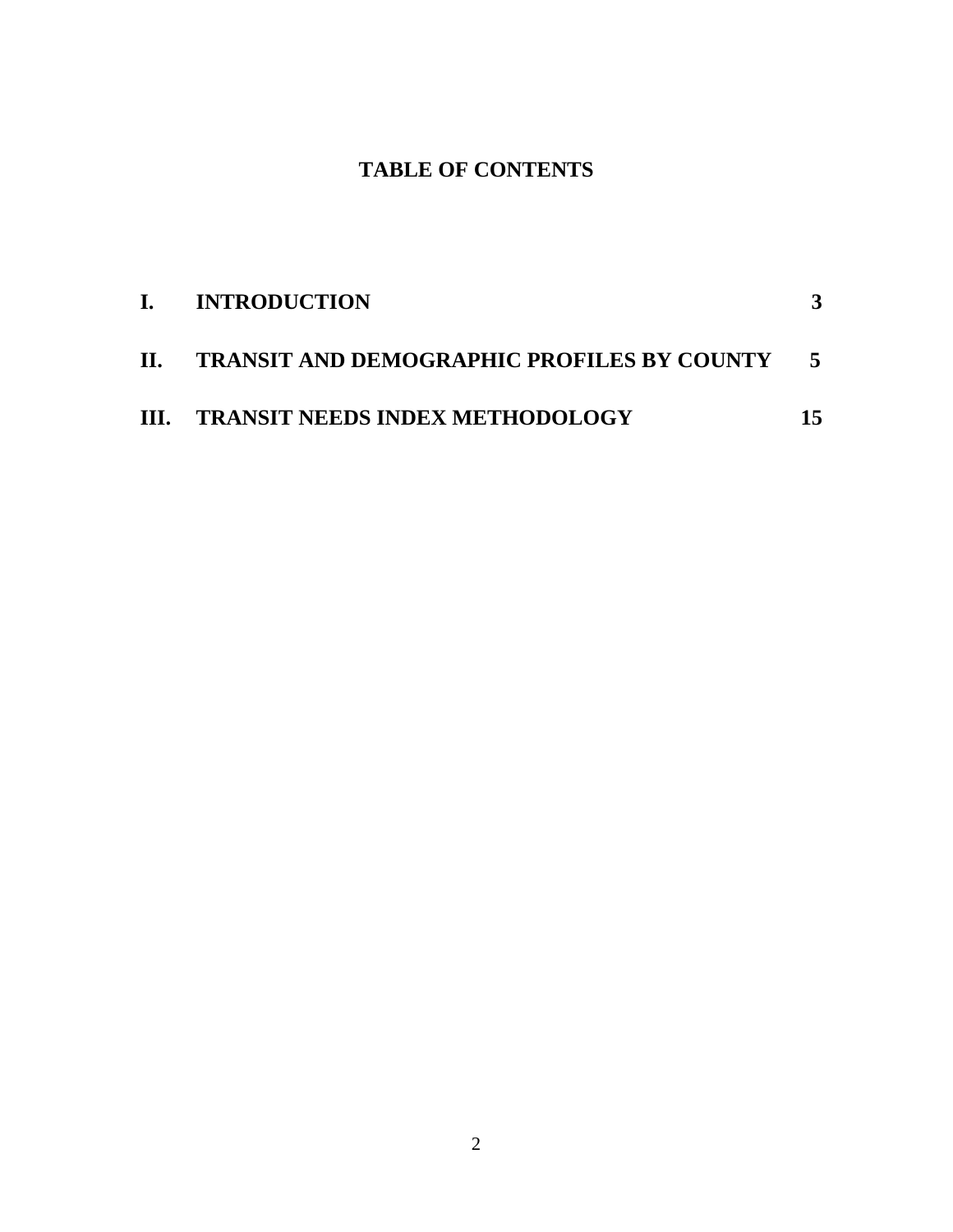## **INTRODUCTION**

The Gulf Coast Planning Region has grown significantly in recent years. Between 2010 and 2015 more than 700,000 people and over 440,000 jobs were added to the region. Current forecasts indicate that by 2040 the region will be home to 10 million people and over 4 million jobs. Additionally, there is an increasing population of elderly persons (65 and older) which was reported at 9% of the population in 2010 and is estimated to double to 18% by  $2040<sup>1</sup>$ 

In addition, a new demographic group has emerged in Houston in the last few years consisting of individuals who choose not to purchase a vehicle and use transit service to navigate the city and region. Many are high income individuals without an automobile who are transit riders by choice.

The combined effects of the demographic changes including the increasing population, jobs and the growing proportion of seniors will have a compound effect on the potential need for expanded public, private and non-profit transportation services in the region.

The purpose of the Regionally Coordinated Transportation Plan (RCTP) is to provide more efficient and more effective public transportation services, especially for seniors (65+), persons with disabilities, persons of low incomes, youth, veterans and others.

One of the five Big Ideas from the Our Great Region 2040 plan identifies strategies to achieve a world-class transportation system, among others, as a priority by:

- Reducing the time spent in traffic which will require investments in both roadway capacity and alternative modes such as transit, walking, and bicycling infrastructure;
- Increasing the coverage and efficiency of our transit system to better serve existing customers and attract new ones.

Rapid growth and where it is occurring, is an essential component (although not the only one) to the nature of transit in the Gulf Coast Planning Region. The planning region is very big and becoming larger rapidly. Growth in the region easily exceeds 150,000 persons per year. Serving an area of nearly 12,500 square miles (see **Figure 1**) with a population that exceeds 6.8 million people, the H-GAC Planning Region is substantially larger than the state of Massachusetts in both area **and population!**

 $\overline{a}$ 

<sup>&</sup>lt;sup>1</sup> Source Houston-Galveston Area Council (H-GAC) Community and Environmental Planning at www.h-gac.com.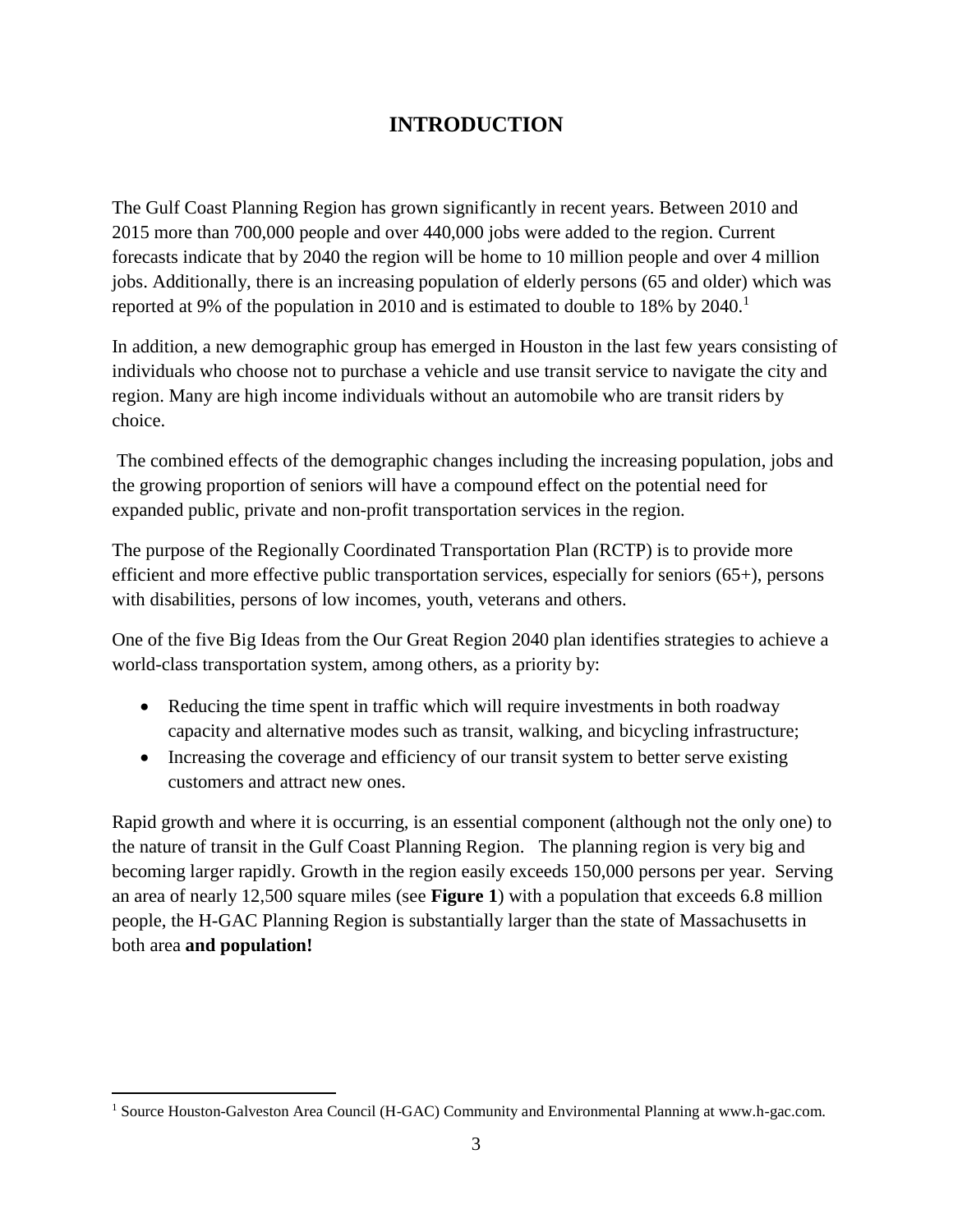

**Figure 1- Gulf Coast/H-GAC Planning Region**

As part of the update to the RCTP for the Gulf Coast region, H-GAC staff has prepared transit demographic profiles to summarize current data for further planning purposes.

This technical memorandum includes:

- Summaries of County level demographics
- Transit Need related factors.
- A Description of the Transit Needs Index Methodology and Results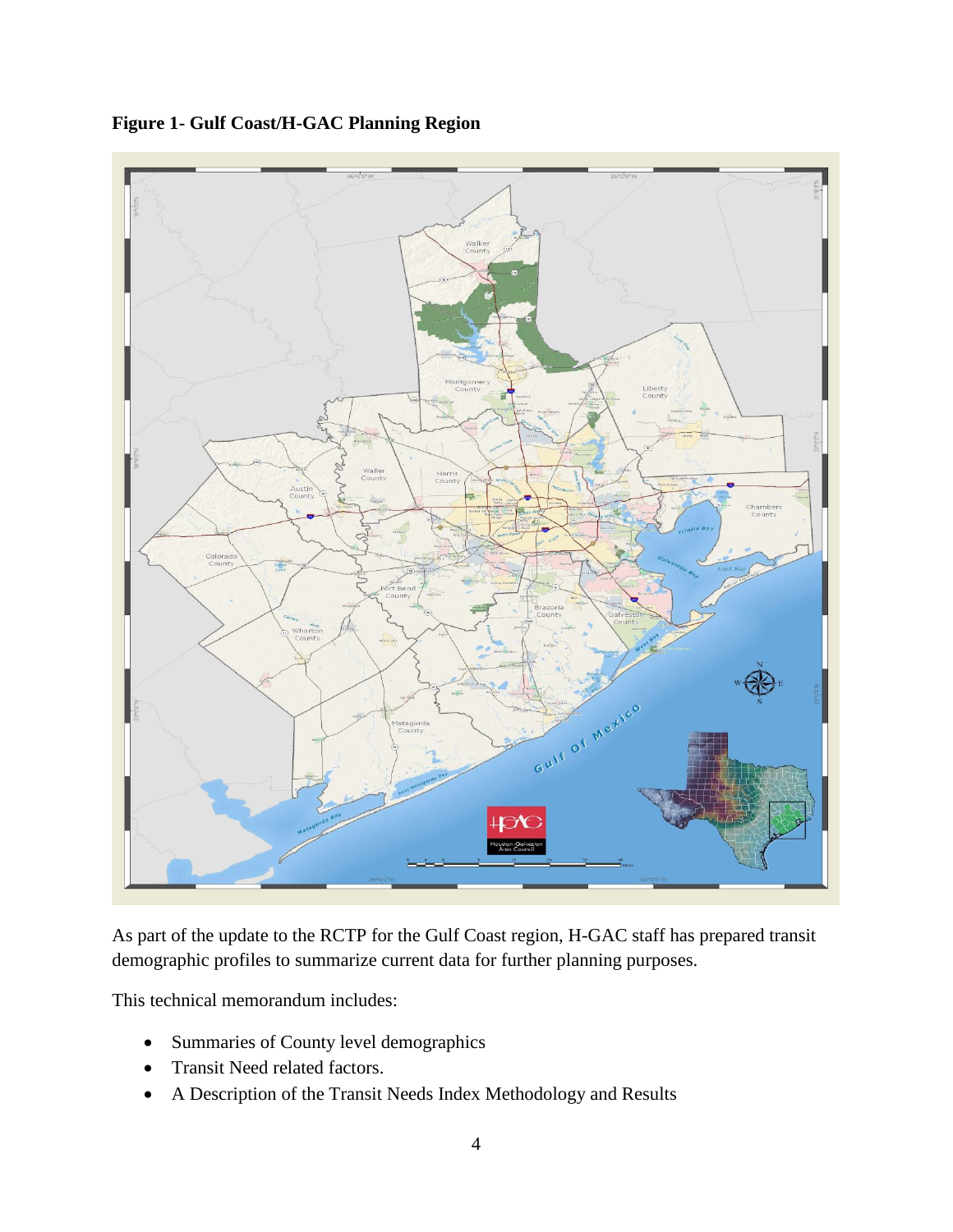#### **IV. TRANSIT AND DEMOGRAPHIC PROFILES BY COUNTY**

#### **Dividing the County's Regions into Three Tiers – Harris County**

Analyzing the region as one entity is difficult given the size and the variation of the region. Three county groups consisting of population-related tiers allow a more effective analytical approach to assessing transit services, demographics, and transit needs. Approximately 67% of the 6.8 million population of the H-GAC Planning Region is in Harris County. Conducting nationally-based peer analysis of **Harris County** with its unique challenges and characteristics is a reasonable approach. As a "Megacounty", contrasting it to other H-GAC Counties is too drastic as to be meaningful since there is no comparable county. See **Figure 2.**



**Figure 2 – Harris County in H-GAC Planning Region**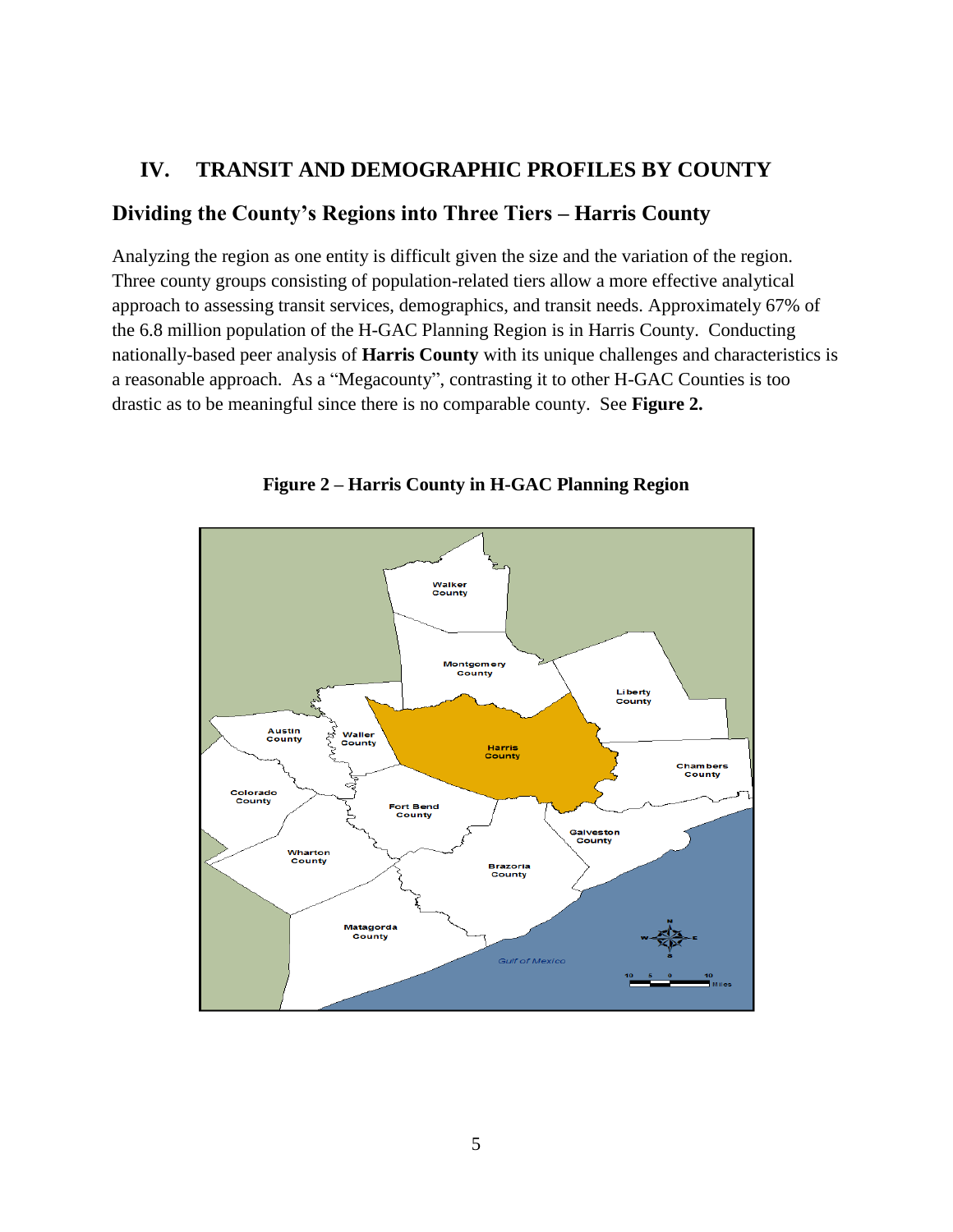## **Dividing the County's Regions into Three Tiers–Adjacent/Suburban Counties**

Twenty - eight percent of the HGAC Planning Region is comprised of four large primarily suburban counties adjacent to Harris County – Brazoria, Fort Bend, Galveston and Montgomery. All have measurable transit service (but less service than Harris County) with similar and varied features. The adjacent counties warrant separate review because they fit best together.

The four county's total populations are 1,922,199, based on the 2015 US Census County Estimates. Fort Bend and Montgomery County are experiencing among the most rapid growth by percentage of any counties in the United States, and each now exceeds half a million persons. Fort Bend County has more than doubled in population since the 2000 United States Census to 716,087 persons. Montgomery County's

s growth has been rapid as well. Brazoria County and Galveston County have grown at much slower rates in the last fifteen years, but have experienced robust growth in the northern parts of their respective counties. See **Figure 3.**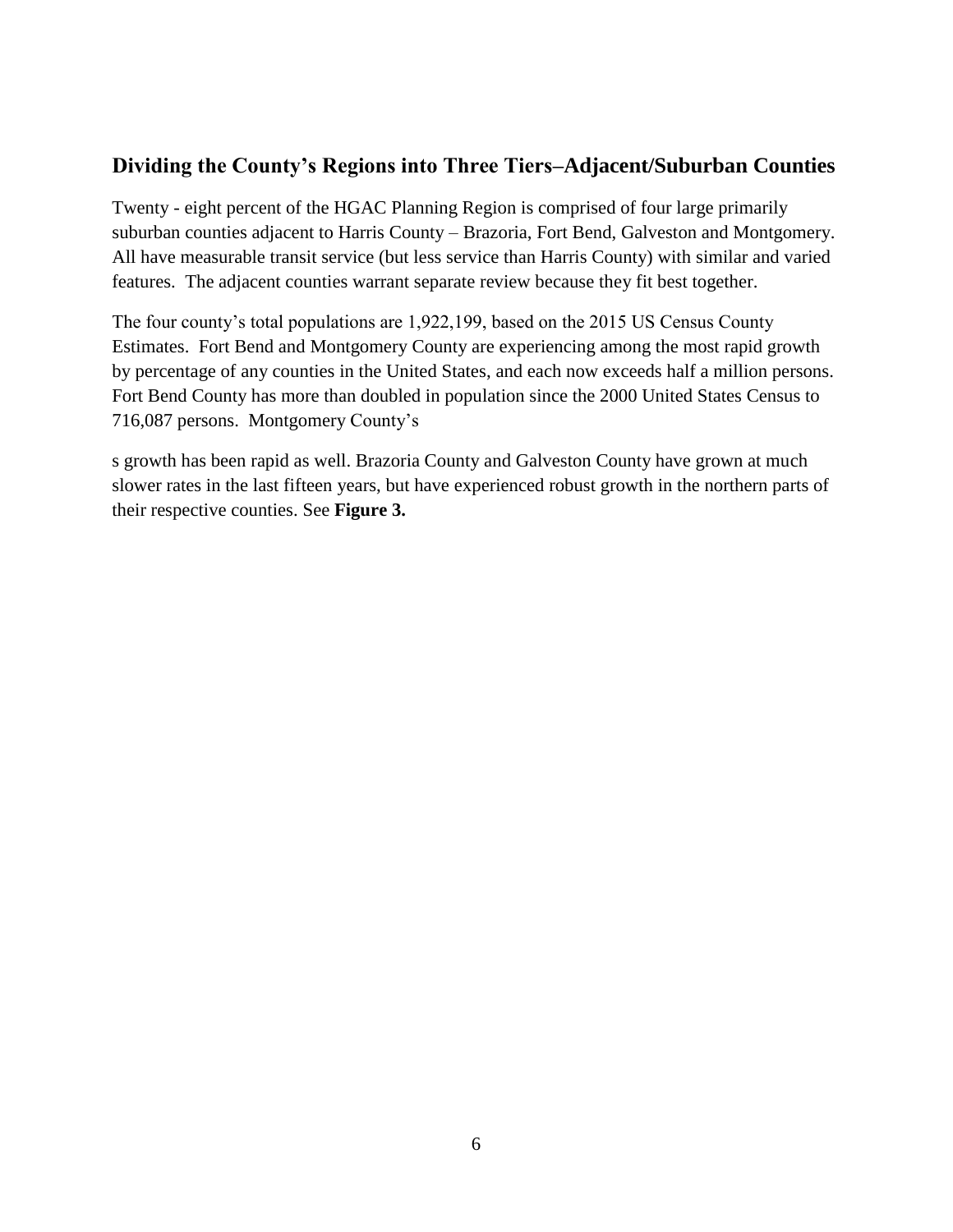

**Figure 3 Adjacent/Suburban Counties**

## **Ridership Summary of H-GAC Adjacent/Suburban Counties**

Total ridership for all suburban/adjacent counties in 2015 was 3,614,715. Impacting ridership considerably is the Metrostar Vanpool program. Trip origins are counted as two trips from the passenger origin considered by the Metrostar program as a valid alternate means of counting passengers.

Most of the adjacent fixed route service is in Galveston County (specifically Island Transit). The majority of demand response service was delivered by Fort Bend Transit. Most vanpool trips in the four adjacent counties originate in Fort Bend County. The majority of commuter bus service (685,000 plus trips) was provided by the Woodlands Express in Montgomery County. The per capita ridership of all the four county transit services in adjacent counties is 1.8805.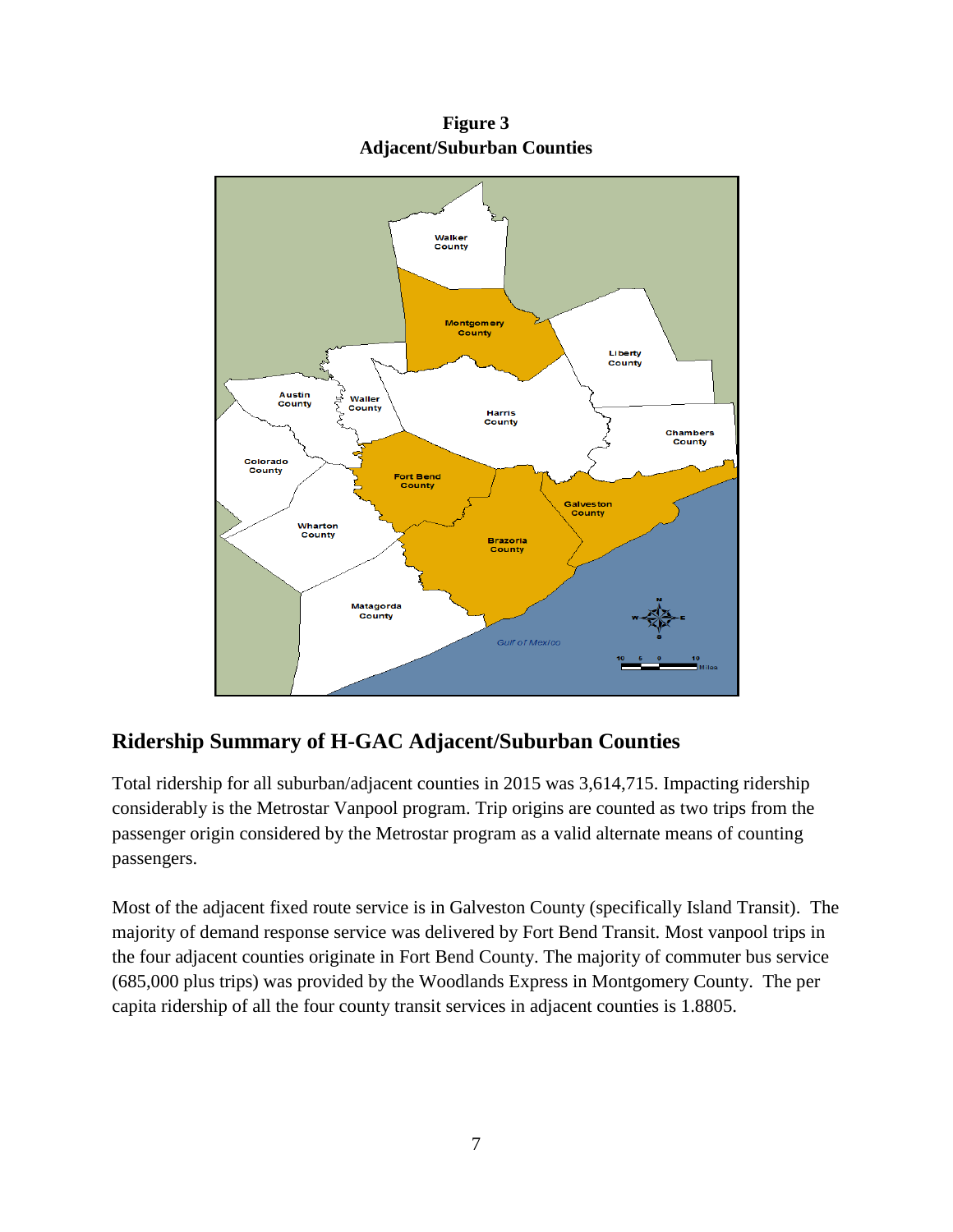## **BRAZORIA COUNTY TRANSIT PROFILE**

#### **Transit Services**

Transit services are delivered in several ways within Brazoria County. Connect Transit is the provider for all fixed route and most demand response transit services in Brazoria County. Vanpool services provide 161,444 annual trips (more than all other transit trips combined within the county).

Connect Transit started in 2010 delivering fixed route service in the Lake Jackson Urbanized Area in the South and Central County which includes the four cities of: Lake Jackson, Angleton, Clute and Freeport. Ridership has increased steadily to 124,305 in 2015, plus 3,765 in ADA Complementary Paratransit Service trips, as required by Federal Law.

Demand response service is provided by Connect Transit in the large rural areas of the central and western portions of Brazoria County which also includes parts of the City of Alvin, total 7,628 trips per year. The northern portion of Brazoria County, primarily comprised of Pearland and part of Alvin, is part of the Houston Urbanized Area. It is not funded by Connects' urban or rural appropriations. Harris County Rides provides a limited amount of contracted shared ride taxi service partially funded by Pearland and surrounding communities (3,950 annual rides) to intracity, intercity and inter-county destinations.

## **FORT BEND COUNTY TRANSIT PROFILE**

#### **Transit Services**

Vanpool ridership is very high in Fort Bend County. At 625,016 trips in 2015, Fort Bend County has easily the most trips among the adjoining counties in the region, and the largest number of vanpool trips per capita among all counties, including Harris County.

Commuter service is growing steadily. Bus service expansion in late 2015 will continue the growth in ridership. The anticipated opening of the Westpark Park and Ride in 2017 or 2018 will also increase the ridership levels of the Fort Bend Public Transportation Department further. Ridership in 2015 for commuter bus service was 251,610.

Demand response service focuses on the need for mobility challenged individuals who required transit service in Fort Bend County. Efforts to expand the amount of demand response service remain a priority since the Fort Bend Public Transportation Department began in 2005. Demand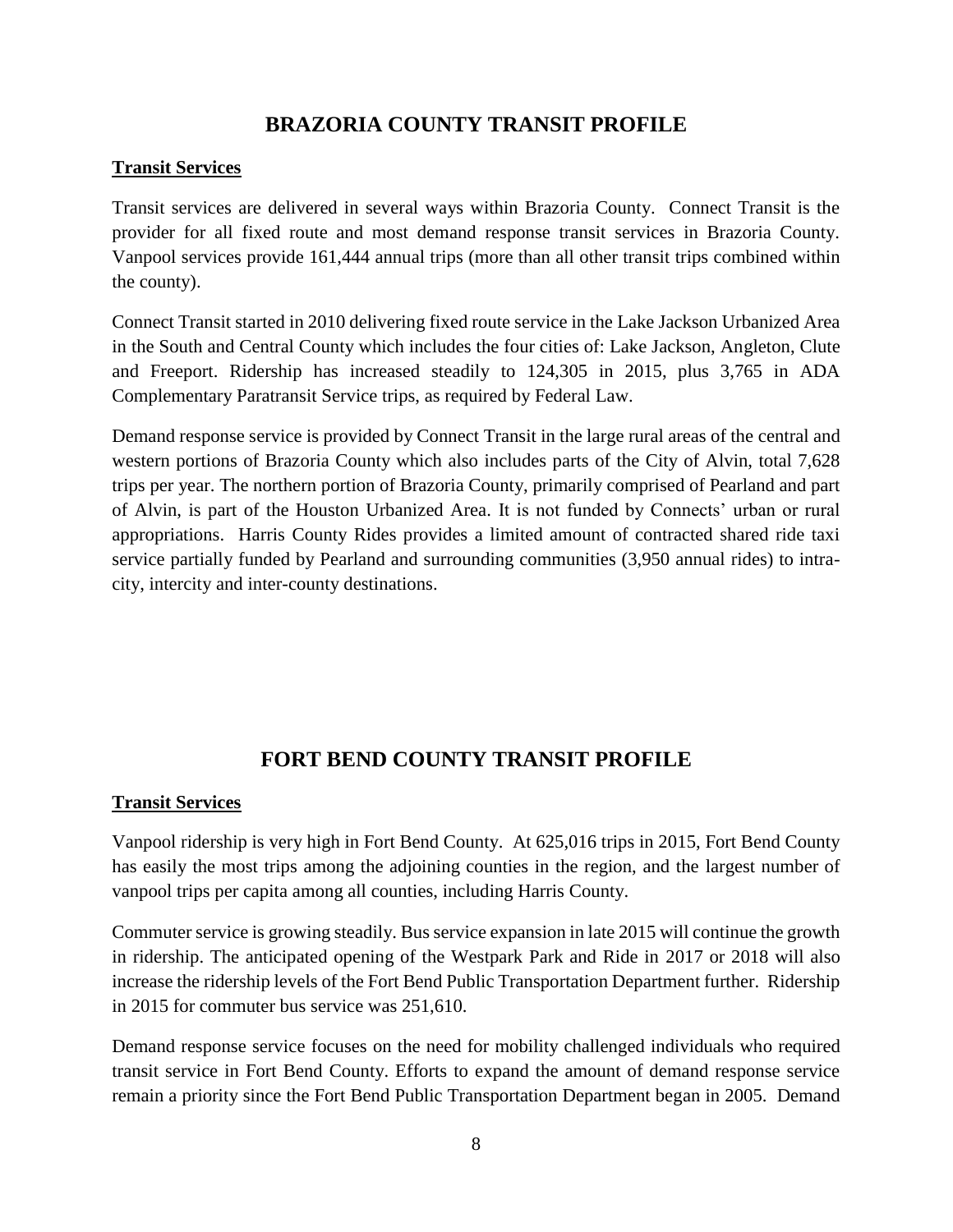response from the Fort Bend Public Transportation Department was 101,219 in 2015 in the rapidly growing county. American Red Cross, which was previously the main transit provider in Fort Bend County, delivered 4,709 trips in 2015. Richmond and Rosenberg, located in the central part of Fort Bend County, started point deviation service in July 2015. Approximately 1,052 trips were generated in Calendar Year 2015.

## **GALVESTON COUNTY TRANSIT PROFILE**

#### **Transit Services**

Galveston County is one of the most diverse counties in the terms of the variety of transit service in the entire H-GAC region. Hurricane Ike reduced the City of Galveston's population from small urban status (at least 50,000 persons) to rural status with resulting difficult funding issues. Island Transit in the City of Galveston, continued to generate 730,742 trips on its fixed and demand response service in 2015. Island Transit remains the largest fixed route and transit service provider in Galveston County.

Fixed route service started in the Texas City area by Connect Transit in 2008, and has grown steadily, generating 168,509 trips in 2015. Demand response service consists of: general demand response service in the Texas City area, required ADA trips in the Texas City and Galveston service areas, rural paratransit and a very small amount (718 trips annually) of user side taxi service in the northern part of the county (League City and Friendswood). Total demand response trips are 37,456.

Commuter bus service existed in 2015 between Mall of the Mainland, Victory Lakes (in League City) and Galveston generating 110,911 trips. Low ridership on the Mall of the Mainland Park and Ride led to its closure in early 2016.

Vanpool service is relatively modest for a suburban/adjacent county. A total of 70,688 trips were generated with origins in Galveston County in 2014, easily the lowest among the four adjacent counties.

## **MONTGOMERY COUNTY TRANSIT PROFILE**

#### **Transit Services**

Beginning in 2010, Conroe- Woodlands became the second large (over 200,000) urbanized area (UZA) in the H-GAC planning region. Houston (UZA) was the first. Indicative of the rapid growth of Montgomery County, several modes of transit are provided.

Commuter service is significant in Montgomery County. Commuter bus service from the Woodlands Express was 685,264 trips in 2014. New commuter bus service form Conroe to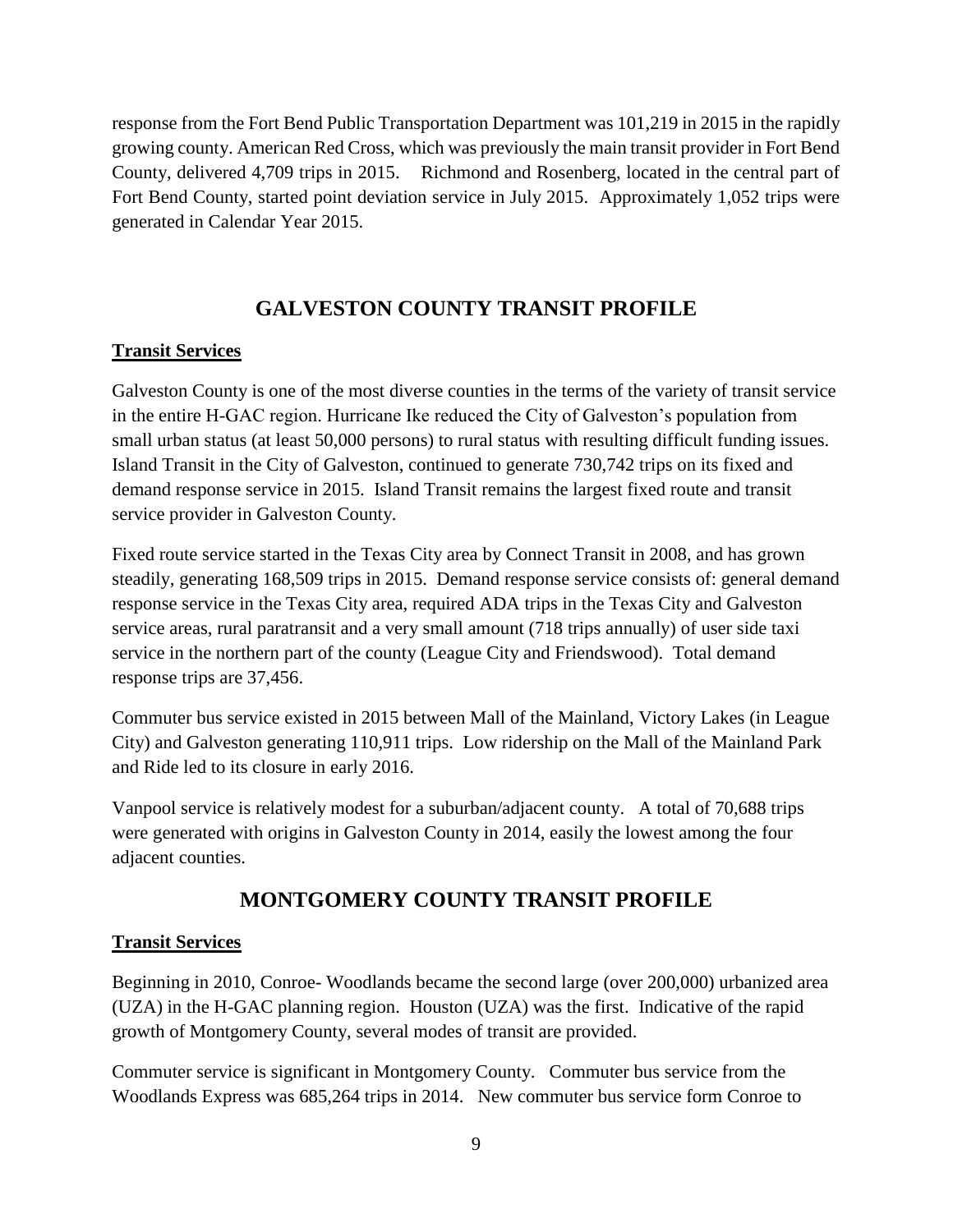Houston's Central Business District and the Texas Medical Center is envisioned for 2017. Vanpool ridership was also providing a substantial number of 243,861 passenger trips in 2014.

Woodlands-based fixed route services which include circulator and water taxi services combined for 240,987 trips in 2015. Conroe Connection service did not start until January 2015. Its total ridership in 2015 was 20,265 including required ADA Complementary Paratransit service. Additional service beginning in 2015 was subsidized taxi service. Numbers were not available

Least numerous is the demand response service which covers all areas outside of The Woodlands and Conroe. 1,495 trips are provided by the Bryan based provider, the Brazos Transit District. The not for profit provider, Meals on Wheels – Montgomery County, delivered 23,750 trips, yet it acknowledges significant gaps in meeting existing demand.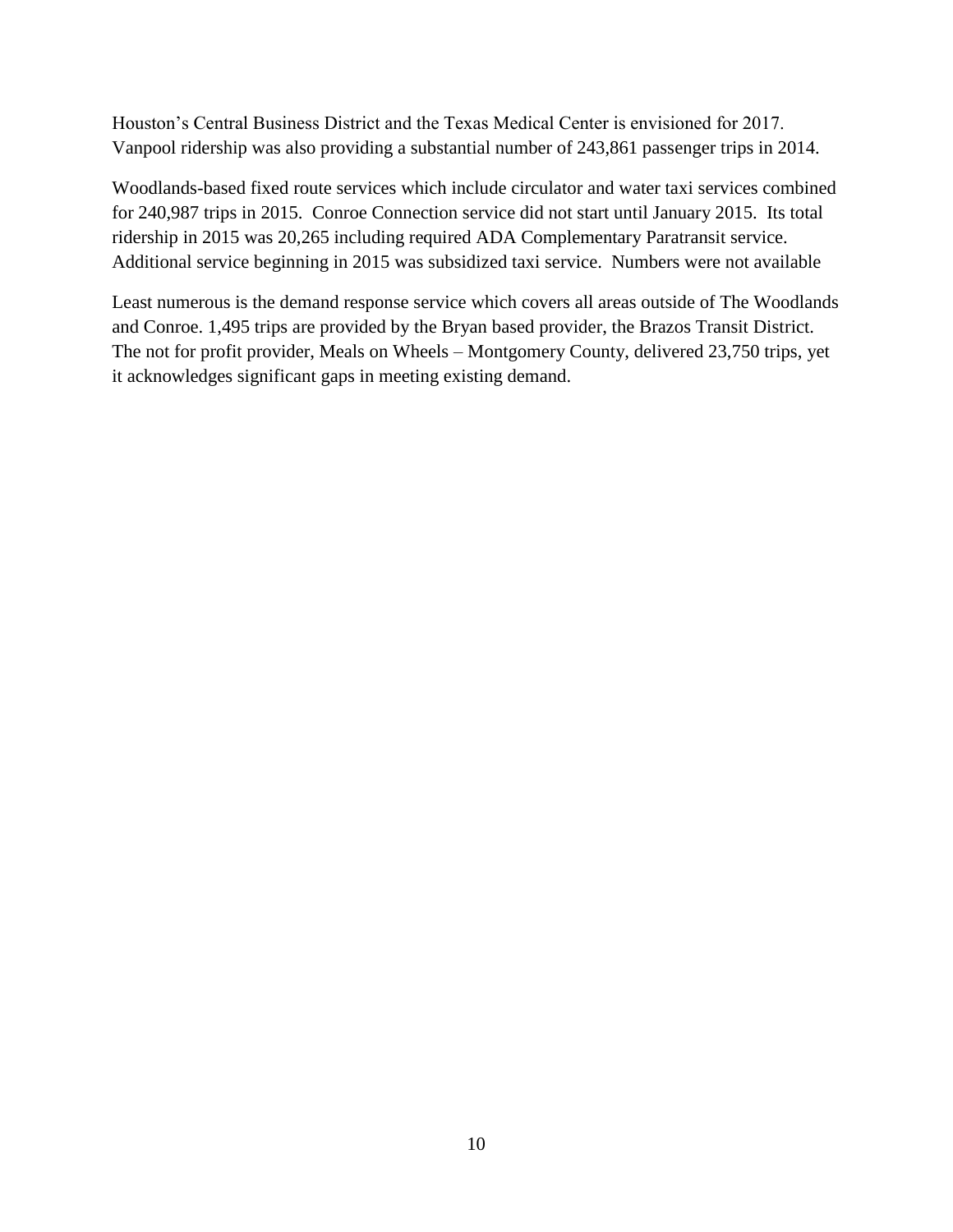

#### **Figure 4 – H-GAC Rural County Maps**

#### **Dividing the County's Regions into Three Tiers–Rural Counties**

Slightly more than 5% of the planning region's population is in the eight rural counties. See **Figure 4** above. Rural counties have differing needs, lesser densities, lower ridership and a different transit environment as far as service and transit gaps manifest themselves. Hence, the eight rural counties of Austin, Chambers, Colorado, Liberty, Matagorda, Walker, Waller, and Wharton are analyzed separately.

Ranging in population from 20,870 to 79,654, the rural counties are fundamentally different in nature than the five core counties of the H-GAC region in population and density (Harris, Fort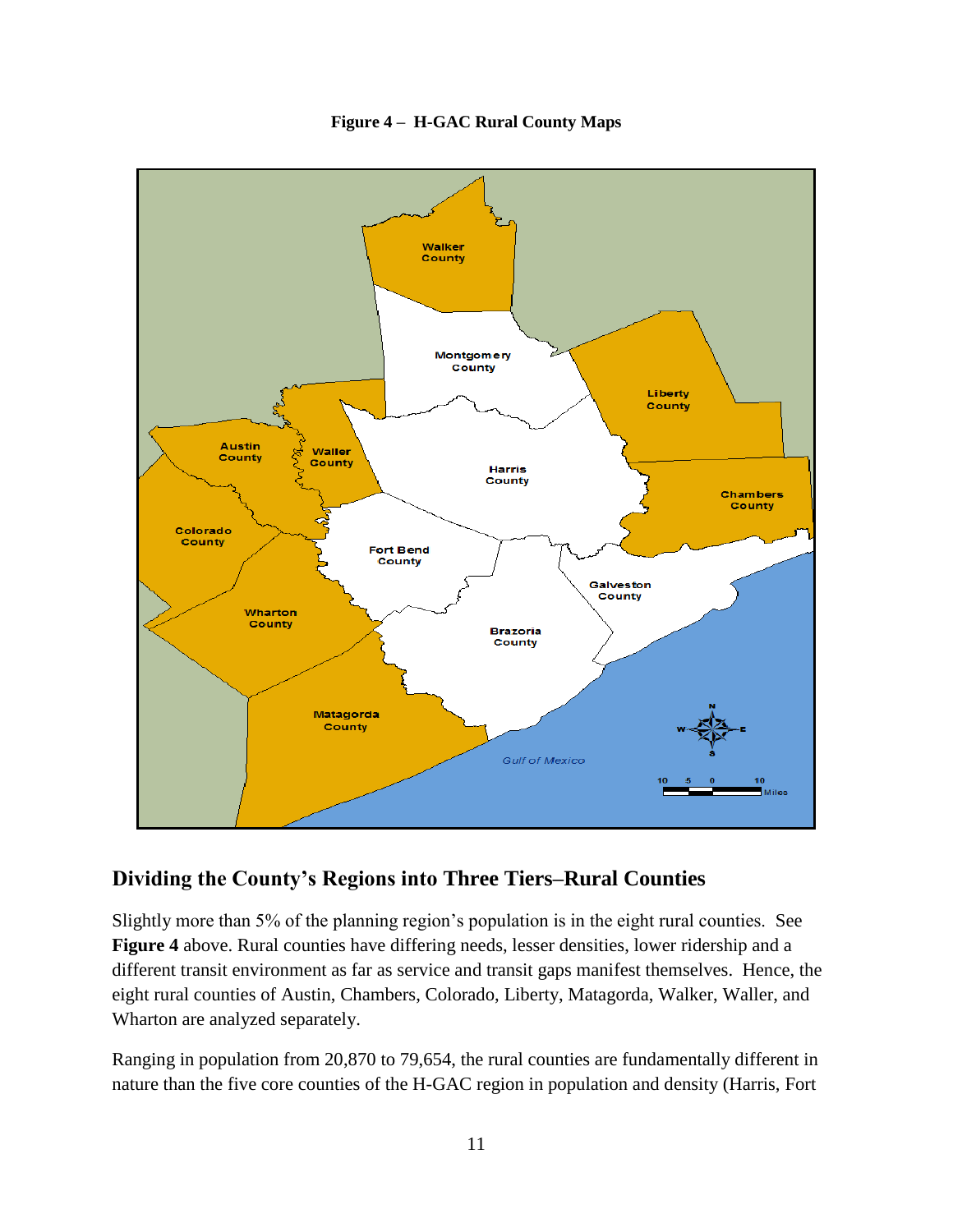Bend, Montgomery, Brazoria, and Galveston Counties). The total population for the eight rural H-GAC counties is 366,497, according to the 2015 *American County Estimate (ACE).* 

## **COLORADO VALLEY TRANSIT (CVT) - FOUR COUNTY PROFILE**

Covering a 3,200 square mile and a four county area in the rural western portion of the H-GAC Planning Region, the Colorado Valley Transit Service is the largest rural transit provider in the thirteen county planning region with 86,394 total trips in 2015. Trips are not subdivided by county, so the number is the aggregate for the four counties.

CVT provides service through different modes to augment service coverage and effectiveness. Intercity service is provided within and between selected counties to enhance mobility to individuals in various communities. Flexible route service, which delivers service to selected stops and individuals upon request, broadens the range of service coverage in areas of low density. Finally, demand response service supplies countywide coverage for individuals needing transit service. The four counties CVT services are: Austin, Colorado, Waller and Wharton.

## **AUSTIN COUNTY TRANSIT PROFILE**

Ridership includes flexible route service, intercity service and intercity service. Flexible route service is run hourly in Sealy (Sealy Loop). Transit service is provided every other hour between Belleville to Sealy in a flexible route, known as the Belleville Loop. Inter-county service linking Belleville, Sealy, Wallis and San Felipe is also available every ninety minutes. Demand response service is provided in Austin County in smaller rural areas, not serviced by flexible route service.

## **COLORADO COUNTY TRANSIT PROFILE**

Ridership includes intra-city flexible route and demand response service to cover small community and urban areas needs for Colorado County. Hourly flexible route service runs in three intra-city loops in the small communities of Columbus, Eagle Lake and Weimar in Columbus County. Demand response service is provided in the rural areas of Colorado County where flexible route service is not provided.

## **WALLER COUNTY TRANSIT PROFILE**

Ridership includes general demand response service only in CVT's largest and fastest growing county. Previously, flexible routes had serviced communities in Waller County, but low ridership and reduced funding resulted in their termination. Prairie View University offers a student and staff only bus service for university and off campus trips. The Prairie View Bus Service is funded through student fees. Ridership figures are not available.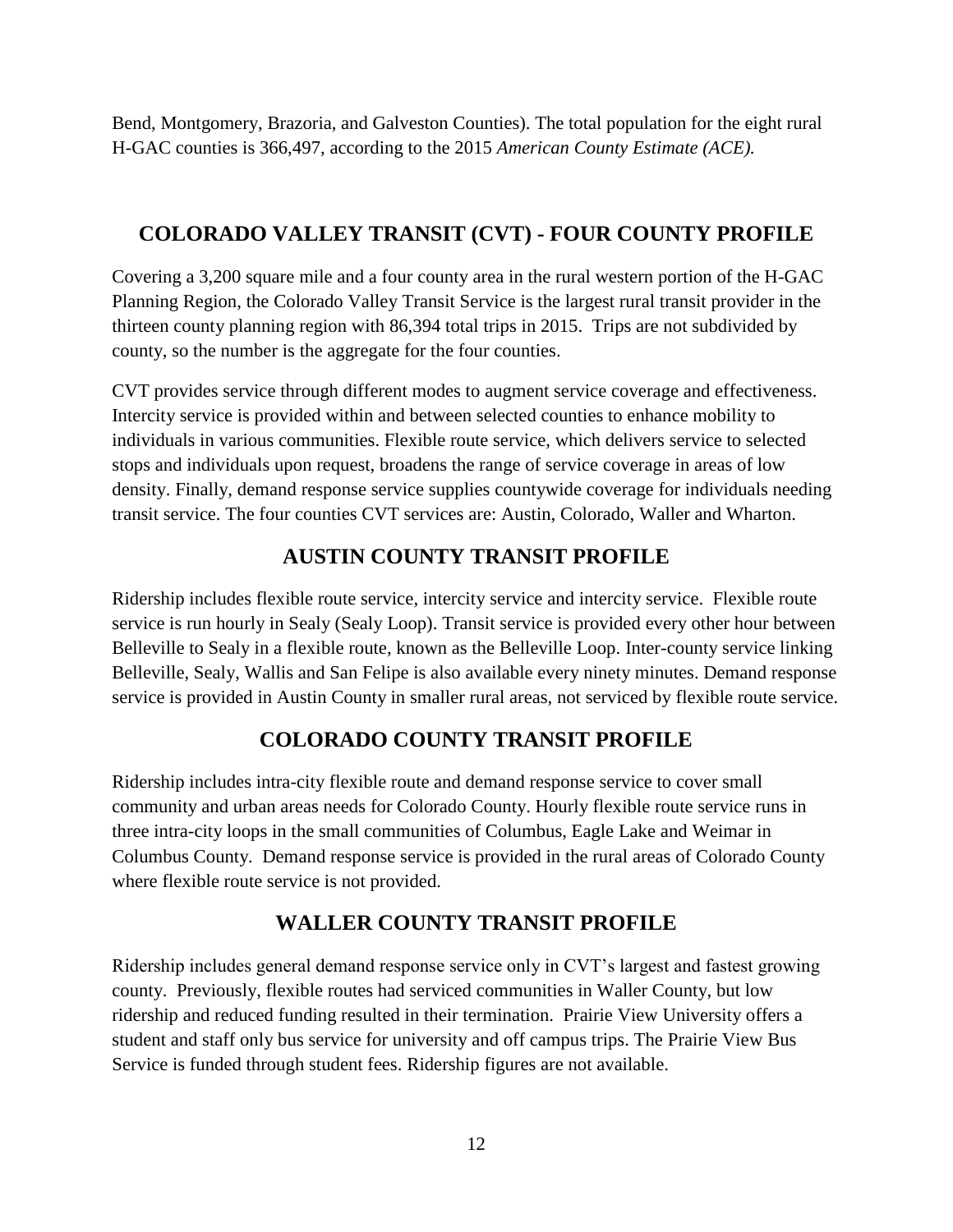#### **WHARTON COUNTY TRANSIT PROFILE**

Ridership includes hourly intra-city flexible route service in Wharton and El Campo. Intercity service is provided three times daily between Wharton and El Campo, and demand response service is delivered to areas of the county not serviced by the aforementioned routes.

## **OTHER COUNTY TRANSIT SERVICES**

#### **CHAMBERS COUNTY TRANSIT PROFILE**

Chambers County is the only county within the H-GAC Planning Region that does not have any general public transit service or has a designated transit service recipient. However, the Senior Citizen's Project of Chambers County provides a limited amount of demand response transportation to seniors and persons with disabilities primarily in western and central Chambers County. Service is partially funded by federal support for seniors and persons with disabilities under what is known as the Federal Transit Administration (5310) program. Total trips provided were 4,384\* for calendar 2014.

*\*2015 ridership numbers were not available*

## **LIBERTY COUNTY TRANSIT PROFILE**

While several modes of transit services are provided in Liberty County, the total amount of transit service is relatively modest for the largest rural county in population (79,654) among H-GAC's planning counties. The cities of Liberty and Dayton have fixed route service that provided 17,482 trips in 2015. Bus service in Cleveland was discontinued due to lack of ridership and limited service was provided countywide in 2015. Ridership countywide was 1,557 trips.

Approximately 37% of the total transit trips are vanpool trips (11,261). The Brazos Transit District outside of Bryan, Texas is the designated federal and state rural recipient and service provider for Liberty County. Total trips were 30,311.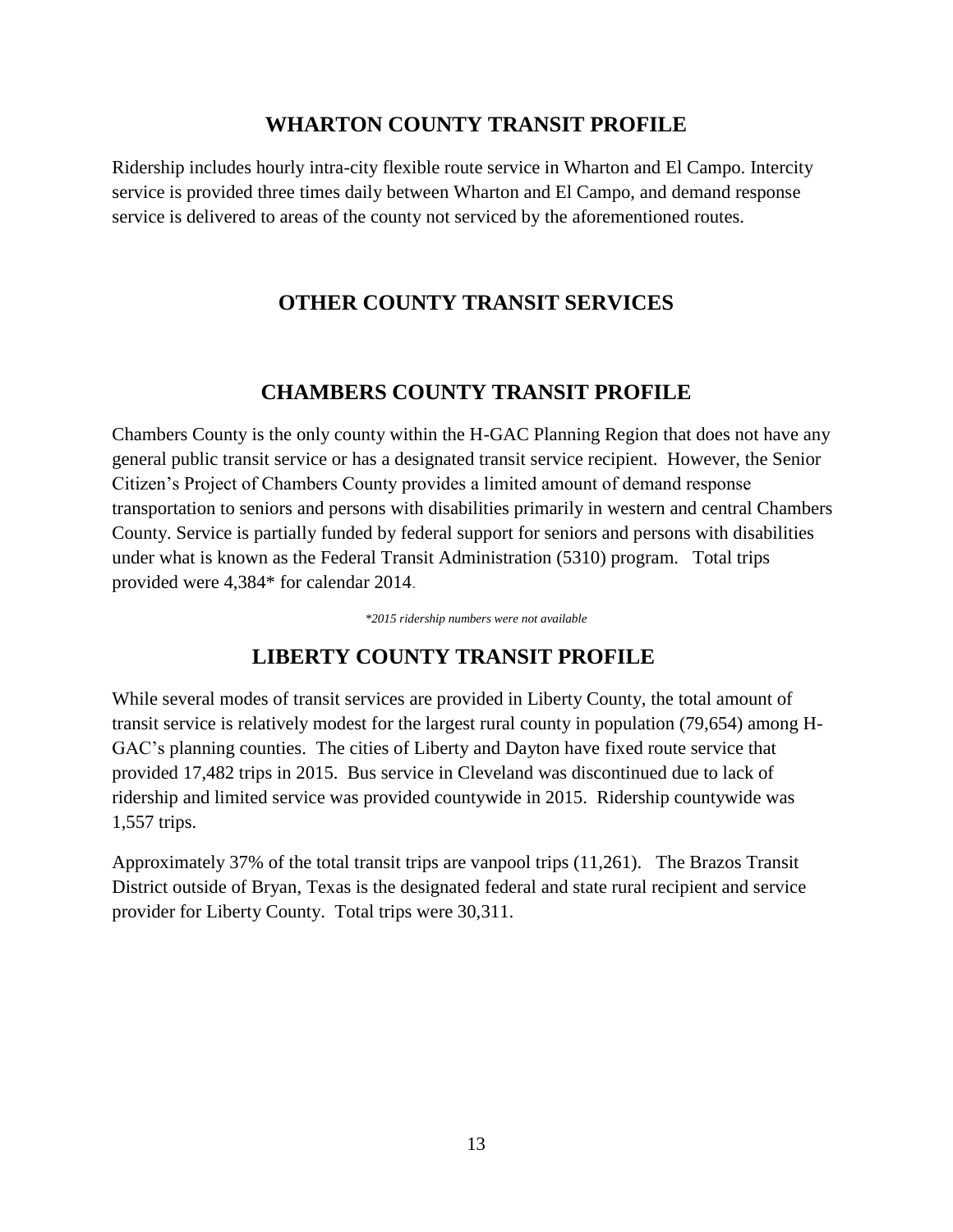#### **MATAGORDA COUNTY TRANSIT SERVICES**

General countywide demand response service only is provided by Friends of Elder Care, Inc., of Bay City. Total annual ridership is 2014 was 25,919. \* Tuesday service is available to the Veteran's Administration/Houston, and the Texas Medical Center in Houston; Thursday service is provided to the University of Texas Medical Branch in Galveston. No fixed route or flexible route service is available within the county.

\*2015 ridership numbers were not available

## **WALKER COUNTY TRANSIT PROFILE**

The northernmost county in the H-GAC region has seen declining ridership and reduced transit service coverage over the last two decades. Fixed route transit service in Huntsville was eliminated in the mid 1990's, and general demand response provided by the Brazos Transit District was curtailed by reduced state funding in recent years. As a result, service levels are low in Walker County despite the substantial level of transit need, especially in the City of Huntsville.

Public transit service is Walker County is operated (and the designated recipient) is the Brazos Transit District of Bryan, Texas. It provides limited demand response service with only 2,859 trips in calendar 2015. Travel was supplemented with senior trips provided by The Senior Center that delivered 8,790 trips. rivate transit services deliver exclusive transportation to student apartments near Sam Houston State. A small number of two-way vanpool trips (1,028 in 2014) van pool trips originated from Walker County.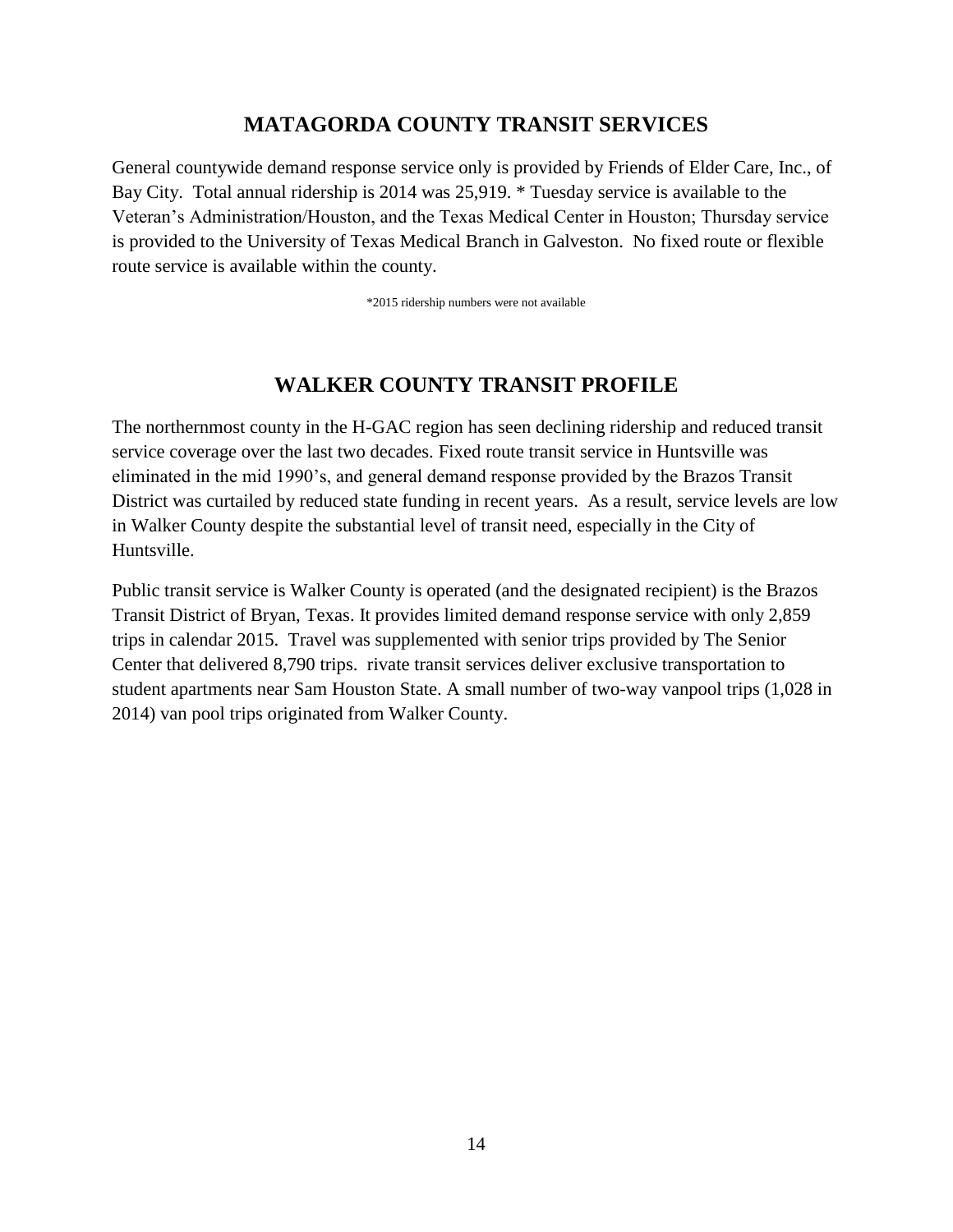## **SECTION III TRANSIT NEED INDEX METHODOLOGY**

The Transit Need Index (TNI) has been used in various forms by H-GAC for more than two decades. Designed as an index to provide a means of assessing service needed, it has targeted transit dependent individuals.

Baseline measurement for the TNI is important. Against what other entities are you scoring your transit need? The United States? State of Texas? Entire H-GAC Region? Rather than contrast highly different counties such as the 20,000 population Colorado County to nearly the 4.6 million population Harris County, three tier groupings similar in nature will be evaluated. Even though urban and rural counties use the same TNI, the baseline factors for scoring is different.

The three tier approach mentioned in Section II is applicable to the TNI. Harris County cannot be reviewed against itself. A peer analysis of several other large counties in the Southern United States is conducted based on the National Transit Database.

The four adjacent counties (Brazoria, Fort Bend, Galveston and Montgomery) are between 330,000 and 750,000 in population. A peer TNI was not conducted among the four counties due to lack of viable outside candidates. Peer analysis conducted among the rural areas includes comparing the eight counties among themselves as well.

All transit need factors are based on the most recent American Community Survey (2014). Population/density is the exception and is based on the 2015 American County Estimates. Density (population/square miles) is derived from the 2015 population estimates.

How does each transit need factor work? A county can score a one, a two or a three on a transit need factor. Each transit need is scored and weighed by its percentage as a need factor. Three scores are possible – three, two and one.

What do the scores mean? Three means that the county has a significant higher needs on that transit factor than its peers. Two means the county has approximately the same level of needs as its peers. One means it has a lesser need relative to its peers.

What is the scoring range? Five is the lowest possible needs score; fifteen is the highest possible transit needs score. Experience with scoring reveals that most counties are close to 10. See the scoring results for more examples on pages 19,20 and 22

What are the transit need factors? The factors with an explanation are listed below: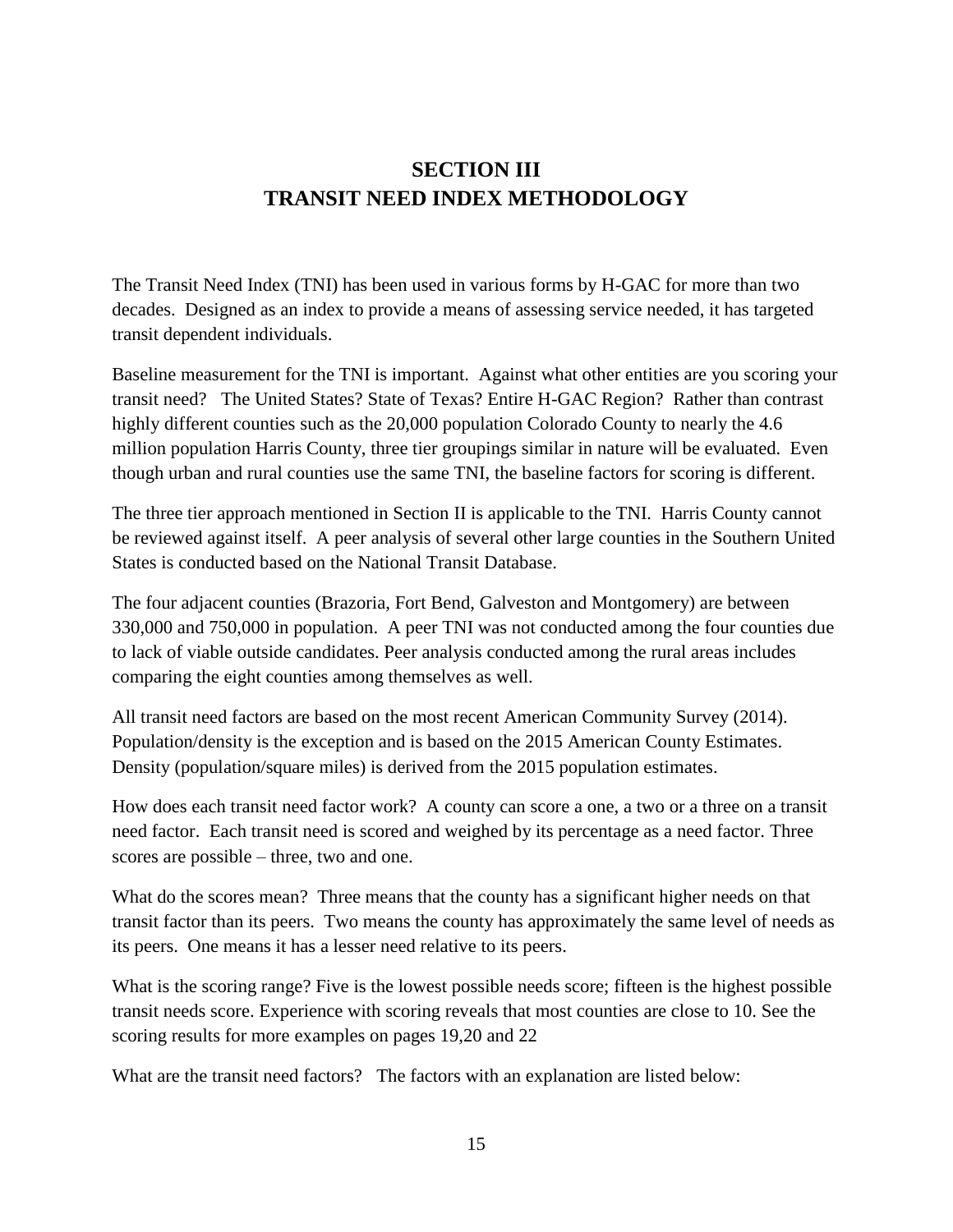**POPULATION PER SQUARE MILE (DENSITY) – Population densities vary greatly both in** rural and urban counties and within those counties. Density is important in an urban setting for fixed route bus service, where it is weighed as a 20% factor. Lower rural density and limited scheduled bus means that is only weighed at 10%.

**MEDIAN HOUSEHOLD INCOME** – The level of overall household resources that exist within a county. Low median income means individuals generally have limited disposable income, and that includes resources for transportation. Unlike all other TNI weighting factors, it should be noted that, a lower number in median income is a higher need factor (score of 3), while high number is a relatively lower need factor (score of 1) with respect to disposable income. Median Household Income is a significant factor in both the rural and urban TNI, and is weighed at 20%.

**PERCENTAGE OF CHILDREN 6-17 – Considering the issue of children and coordination of** transportation is part of the RCTP, measuring the number of children in each county is a part of the TNI. Both urban and rural TNI weigh this factor at 10%.

**PERCENTAGE PERSONS WITH DISABILITIES 18-64** – Persons with disabilities are one of the core users of transit services, especially among those who are considered transportation disadvantaged. Critical in the rural transit market, persons with disabilities is weighed on the TNI scale at 25%. While still very important in the urban market, it is weighed at 15%.

**PERCENTAGE OF PERSONS 65 PLUS** – Persons 65 plus are another core user of transit services, especially among those who are considered transportation disadvantaged. Critical in the rural transit market, persons with disabilities is weighed on the TNI scale at 25%. While still very important on the urban market, it is weighed at 15%.

**PERCENTAGE HOUSEHOLDS WITHOUT AN AUTOMOBILE** – A household without an automobile is by definition mobility-challenged. Experience has demonstrated that households without an automobile tend to be a larger and a more diverse group with more opportunities for transit usage in urban settings; hence the urban TNI is 20%, while the rural TNI is 10%\*

**Tables 2 and 3** show the respective transit need index scoring weights for urban and rural areas.

*\*A new demographic group has emerged in Houston in the last few years. Individuals who choose not to purchase a vehicle and use transit service to navigate the city and region. Many are high income individuals without an automobile who are transit riders by choice.*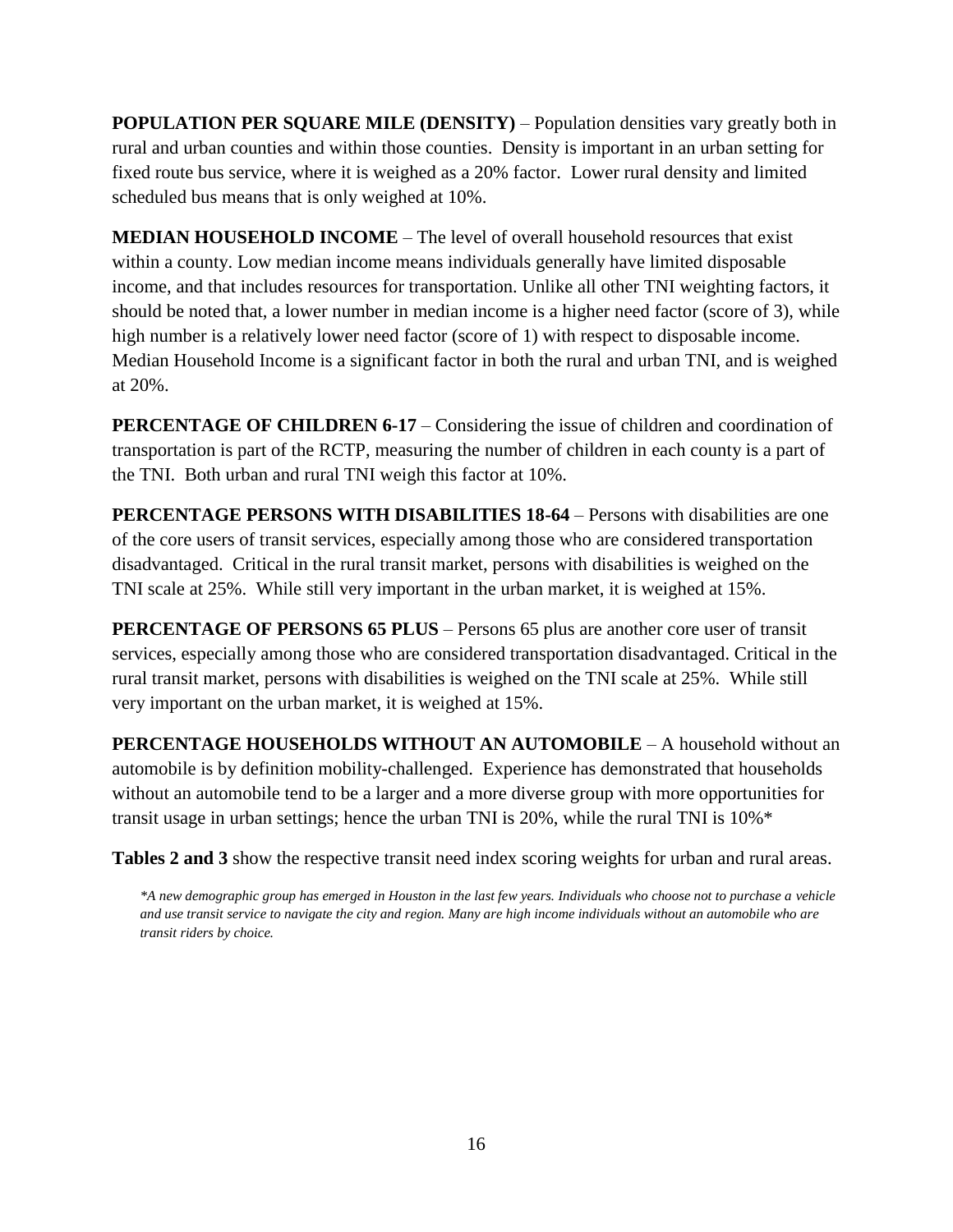#### **TABLE 1**

| <b>Urban Areas</b>                         | <b>Scoring Weight</b> |  |  |  |
|--------------------------------------------|-----------------------|--|--|--|
| <b>Population Density</b>                  | 20%                   |  |  |  |
| Percent Household with<br>Zero Automobiles | 20%                   |  |  |  |
| Population over 65                         | 15%                   |  |  |  |
| Persons with Disabilities<br>18-64         | 15%                   |  |  |  |
| Children 6-17                              | 10%                   |  |  |  |
| Median Household Income                    | 20%                   |  |  |  |
| TOTAL.                                     | 100%                  |  |  |  |

#### **URBAN TRANSIT NEED INDEX – SCORING WEIGHTS**

#### **TABLE 2**

#### **RURAL TRANSIT NEED INDEX**

| <b>Rural Areas</b>                                | <b>Scoring Weight</b> |
|---------------------------------------------------|-----------------------|
| <b>Population Density</b>                         | 10%                   |
| Percent Household with<br><b>Zero Automobiles</b> | 10%                   |
| Population over 65                                | 25%                   |
| Persons with Disabilities<br>18-64                | 25%                   |
| Children 6-17                                     | 10%                   |
| Median Household Income                           | 20%                   |
| <b>TOTAL</b>                                      | 100%                  |

Aspects of the TNI analysis are adjusted from the 2011 Regionally Coordinated Transportation Plan (RCTP). Among the changes are the following:

- *Percentages of the two indices (urban and rural) are calculated differently;*
- *Analysis of peer counties allows greater comparability;*
- *Percentage of Children 6-17 is added as a 10% factor since some school trips and after school trips are relevant to transit need;*
- *Race is no longer used as a factor.*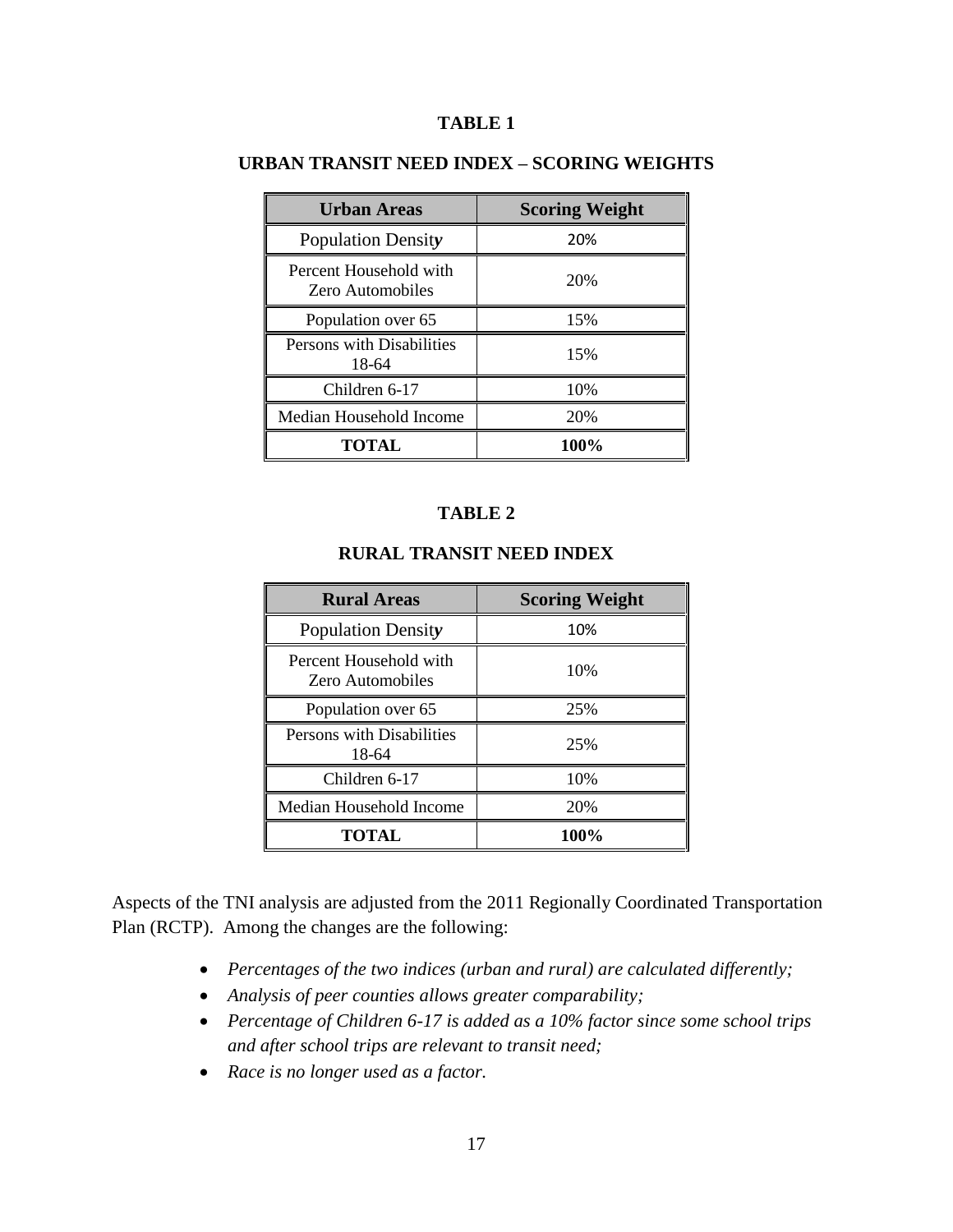Scoring can range from 5-15. Using the peer system for H-GAC, most scores in all counties fall between 8 and 12 with a few scoring as high as 13. All levels of the scoring range indicate some level of transit need since all communities have at least some population of transit dependent individuals (although some are proportionately smaller than others). When a system scores a 10 or higher **and has very little or no transit service**, it indicates an acute need with related to transit service. See **Table 4** for interpreting transit scores.

#### **TABLE 3**

#### **INTERPRETING TRANSIT SCORES**

| <b>Scoring Range</b> | <b>Need Level</b>                | <b>Meaning</b>                                                                                                                                                                                                                                                                                      |  |  |
|----------------------|----------------------------------|-----------------------------------------------------------------------------------------------------------------------------------------------------------------------------------------------------------------------------------------------------------------------------------------------------|--|--|
| $5 - 7.9$            | <b>Moderate Transit Need</b>     | Transit need exists in community but<br>ability and resources to access other<br>modes of transportation are generally<br>substantial. Despite this level of<br>need, significant demand response<br>service will be needed for a portion<br>of the population.                                     |  |  |
| $8-9.9$              | <b>Significant Transit Need</b>  | Transit need is slightly lower than the<br>regional average, but certain need<br>indicators may be higher. Despite<br>this level of need, significant<br>demand response service will be<br>needed for a portion of the<br>population.                                                              |  |  |
| $10 - 11.9$          | <b>Substantial Transit Needs</b> | Transit needs are at or slightly higher<br>than the regional average. Transit<br>needs are impacting a substantial<br>portion of the population and if<br>services are not provided, needs are<br>significantly unmet. Usually one or<br>more factors indicate a high need for<br>transit services. |  |  |
| $12 - 13.9$          | <b>Major Transit Needs</b>       | Transit needs are high in many, but<br>not all indicators. Service needs<br>substantially exceed the thirteen<br>county HGAC average. Often<br>resources to provide the service to<br>close the gap in these communities<br>will also be limited.                                                   |  |  |
| $14.0 - 15.0$        | <b>Acute Transit Needs</b>       | Across the board high transit needs.<br>Service needs substantially exceed<br>the thirteen county HGAC average.<br>Often resources to provide the service<br>to close the gap in these communities<br>will also be limited.                                                                         |  |  |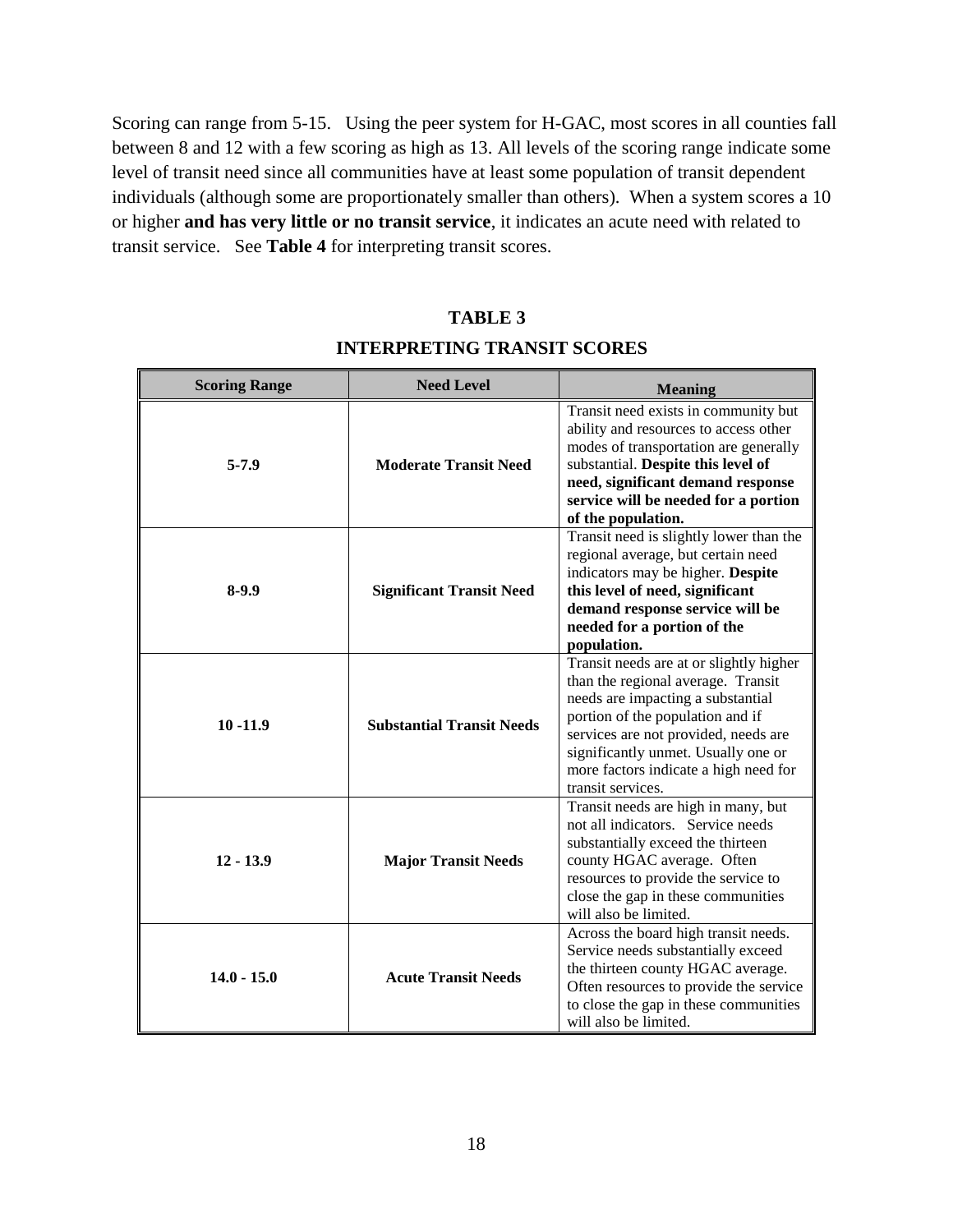## **HARRIS COUNTY**

#### **HARRIS COUNTY/ NATIONAL PEERS TRANSIT NEEDS INDEX TABLE 4**

| County                | Population<br>2014 | Square<br><b>Miles</b> | Density  | Household<br>Median Income | Persons<br>Over <sub>65</sub> | Persons<br>with<br><b>Disabilities</b><br>18 - 64 | Children<br>$5 - 17$ | Percentage<br>Households<br>Without an<br>Automobile |
|-----------------------|--------------------|------------------------|----------|----------------------------|-------------------------------|---------------------------------------------------|----------------------|------------------------------------------------------|
| Maricopa (Phoenix),   |                    |                        |          |                            |                               |                                                   |                      |                                                      |
| Arizona               | 3,918,121          | 9,224                  | 424.77   | \$<br>53,689               | 8.70%                         | 10.90%                                            | 22.00%               | 3.10%                                                |
| Orange, California    | 3,086,331          | 948                    | 3,255.62 | \$<br>75,998               | 8.40%                         | 8.60%                                             | 20.20%               | 2.10%                                                |
| San Diego, California | 3,183,143          | 4,526                  | 703.30   | \$<br>63,996               | 9.40%                         | 9.70%                                             | 23.30%               | 2.50%                                                |
| Miami Dade, Florida   | 2,600,961          | 2,431                  | 1,069.91 | \$<br>43,099               | 14.40%                        | 10.30%                                            | 18.60%               | 4.60%                                                |
| Dallas, Texas         | 2,448,943          | 871                    | 2,811.65 | \$<br>49,925               | 6.20%                         | 9.80%                                             | 21.20%               | 3.20%                                                |
| Harris, Texas         | 4,269,608          | 1,778                  | 2,401.35 | \$<br>53,822               | 6.60%                         | 9.30%                                             | 25.40%               | 5.60%                                                |
| <b>TOTAL</b>          | 19,507,107         | 19,778                 | 10,667   | \$<br>340,529              | N/A                           | N/A                                               | N/A                  | N/A                                                  |
| AVERAGE               | 3,251,185          | 3,296                  | 1,778    | \$<br>56,755               | 8.25%                         | 9.77%                                             | 21.78%               | 3.52%                                                |
| <b>STANDARD</b>       |                    |                        |          |                            |                               |                                                   |                      |                                                      |
| <b>DEVIATION</b>      | 718,356            | 3,197                  | 1,194    | \$<br>11,609               | 4.65%                         | 0.79%                                             | 2.38%                | 1.33%                                                |

Putting all six transit need index factors together comprise the Transit Needs Index (TNI). See **Table 5.** Most information sources (except population which is the American Community estimate of 2015) for the index are the American Community Survey of 2014. Square miles were derived from common sources, and density was calculated. Worth noting is that ridership per capita is 20 to 40 times higher in a large urban area versus a rural area.

Conducting peer demographic analysis for the Transit Needs Index and passengers per capita in a county that exceeded 4.50 million in population in 2015, and was the third largest county in the United States requires a different approach. Peers could not be selected within the Houston-Galveston region.

First and second in county population in the United States are Los Angeles and Cook (Chicago) County: Los Angeles is much too large at over 10 million in population, and Cook has an enormous transit volume as a Northern legacy transit system. Nationally, the selected counties were smaller than Harris County, between 2.448 million in Dallas County, and 3.918 million in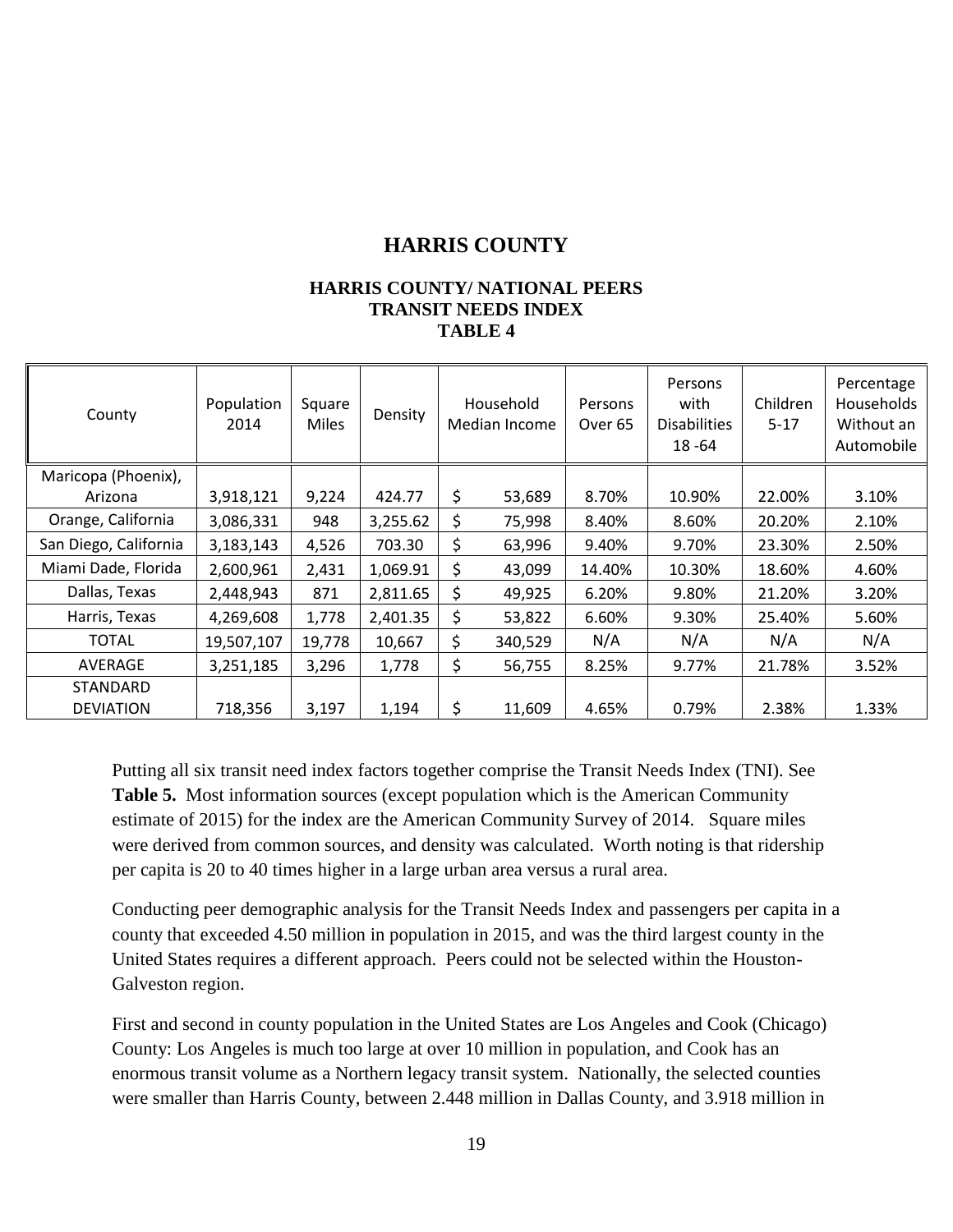Maricopa County (Phoenix). The five peers for demographic analysis (transit need index) were selected from very large and diverse counties located in the southern tier of the United State including; Maricopa (Arizona), Orange (California), San Diego, Miami/Dade and Dallas Counties.

| <b>Transit Need / Score</b>             | <b>Maricopa</b> | Orange         | San<br><b>Diego</b> | Miami-<br><b>Dade</b> | <b>Dallas</b>  | <b>Harris</b>  |
|-----------------------------------------|-----------------|----------------|---------------------|-----------------------|----------------|----------------|
| <b>Transit Density</b>                  | 1               | 3              | $\mathbf{1}$        | 1                     | 3              | 3              |
| Weight                                  | 20%             | 20%            | 20%                 | 20%                   | 20%            | 20%            |
| <b>Net Score</b>                        | 1               | 3              | 1                   | 1                     | 3              | 3              |
| <b>Median Household</b>                 |                 |                |                     |                       |                |                |
| Income                                  | $\overline{2}$  | $\mathbf{1}$   | $\overline{2}$      | 3                     | $\overline{2}$ | $\overline{2}$ |
| Weight                                  | 20%             | 20%            | 20%                 | 20%                   | 20%            | 20%            |
| <b>Net Score</b>                        | $\overline{2}$  | $\mathbf{1}$   | $\overline{2}$      | 3                     | $\overline{2}$ | $\overline{2}$ |
| Percent Children                        | $\overline{2}$  | $\overline{2}$ | $\overline{2}$      | $\overline{1}$        | $\overline{2}$ | 3              |
| Weight                                  | 10%             | 10%            | 10%                 | 10%                   | 10%            | 10%            |
| <b>Net Score</b>                        | $\mathbf{1}$    | $\mathbf{1}$   | $\mathbf 1$         | 0.5                   | $\mathbf{1}$   | 1.5            |
| Persons with                            |                 |                |                     |                       |                |                |
| <b>Disabilities</b>                     | $\overline{2}$  | 3              | $\overline{2}$      | 2                     | 2              | 2              |
| Weight                                  | 15%             | 15%            | 15%                 | 15%                   | 15%            | 15%            |
| <b>Net Score</b>                        | 1.5             | 2.25           | 1.5                 | 1.5                   | 2.25           | 1.5            |
| Persons 65 +                            | $\overline{2}$  | $\overline{2}$ | $\overline{2}$      | 3                     | $\overline{2}$ | $\overline{2}$ |
| Weight                                  | 15%             | 15%            | 15%                 | 15%                   | 15%            | 15%            |
| Net Score                               | 1.5             | 1.5            | 1.5                 | 3.75                  | 1.5            | 1.5            |
| ent Household<br>without<br>Automobiles | $\overline{2}$  | $\mathbf{1}$   | $\overline{2}$      | $\overline{2}$        | $\overline{2}$ | 3              |
| Weight                                  | 20%             | 20%            |                     | 20%                   | 20%            |                |
| Net Score                               |                 |                | 20%                 |                       |                | 20%<br>3       |
|                                         | $\overline{2}$  | $\mathbf{1}$   | $\overline{2}$      | $\overline{2}$        | $\overline{2}$ |                |
| <b>Total Transit Score</b>              | 9               | 9.75           | 9                   | 11.75                 | 11.75          | 12.5           |

#### **HARRIS COUNTY/ NATIONAL PEERS TRANSIT NEEDS INDEX SCORES TABLE 5**

#### **Adjacent/Suburban Counties**

Only four counties comprise the group of peers for the adjacent counties in the H-GAC region. Among the scoring in the Transit Need Index, Galveston County scored the highest with a "12" and Fort Bend County lowest with an "8". See **Table 6** and **Chart 1**. A bar chart was used due to the number of counties scored.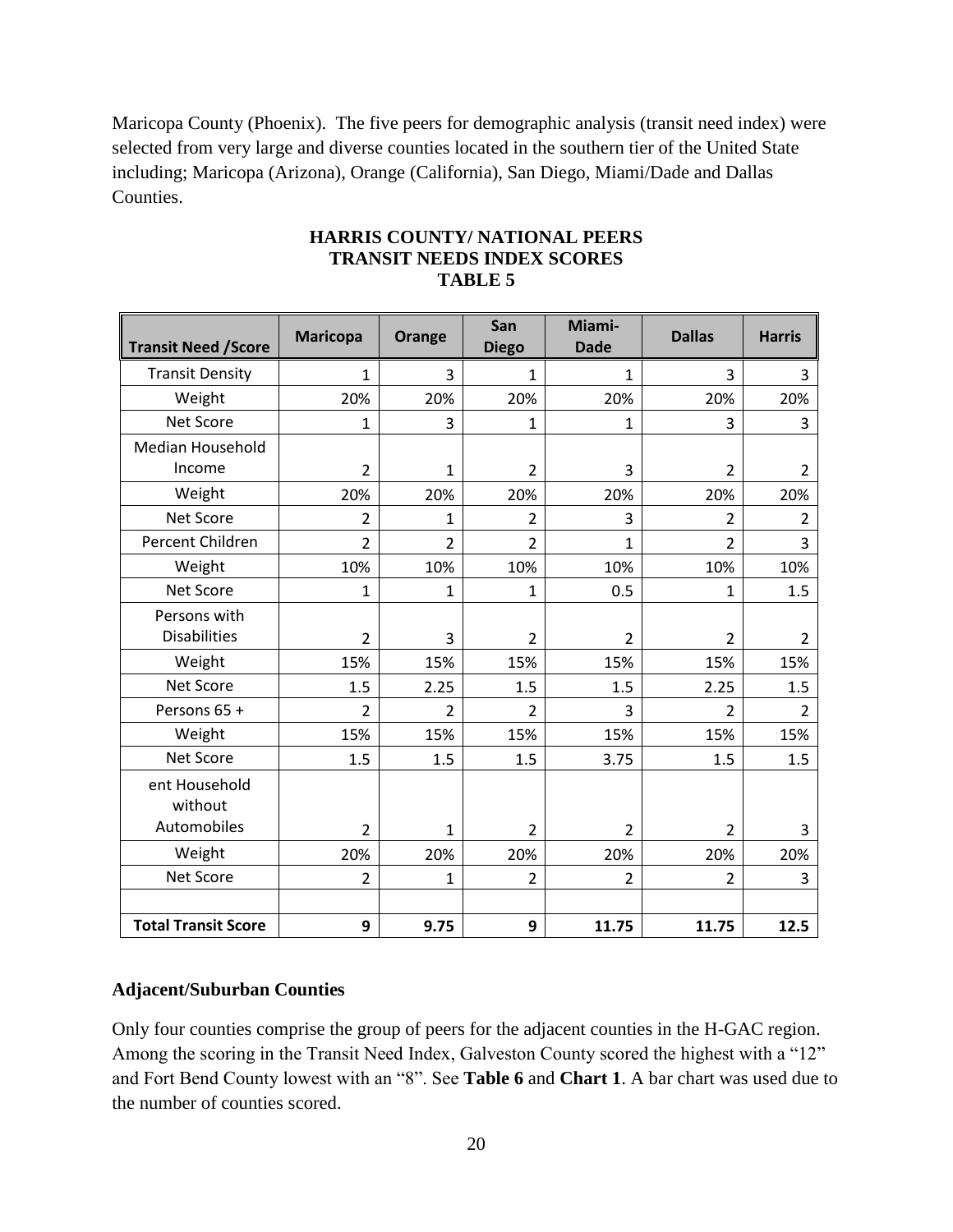#### **TABLE 6**

#### **TRANSIT NEED INDEX FOR H-GAC ADJACENT/SUBURBAN COUNTIES**

| County                   | Density<br>(Persons<br>Per Square<br>Mile) | Median<br>Household<br>Income | 65 Plus | Persons with<br>a Disability<br>18-64 | Children<br>$5 - 17$ | Percentage<br><b>Households</b><br>without an<br>Automobile |
|--------------------------|--------------------------------------------|-------------------------------|---------|---------------------------------------|----------------------|-------------------------------------------------------------|
| <b>Brazoria County</b>   | 203.81                                     | \$69.092                      | 10.3%   | 8.6%                                  | 15.0%                | 3.4%                                                        |
| Fort Bend County         | 713.88                                     | \$86,407                      | 12.0%   | 7.6%                                  | 11.1%                | 2.6%                                                        |
| <b>Galveston County</b>  | 346.25                                     | \$61,744                      | 8.4%    | 10.9%                                 | 18.9%                | 6.2%                                                        |
| <b>Montgomery County</b> | 275.30                                     | \$68,840                      | 11.3%   | 9.3%                                  | 16.9%                | 3.5%                                                        |

**CHART 1 TRANSIT NEED INDEX SCORING FOR H-GAC ADJACENT/SUBURBAN COUNTIES**



**Rural Counties**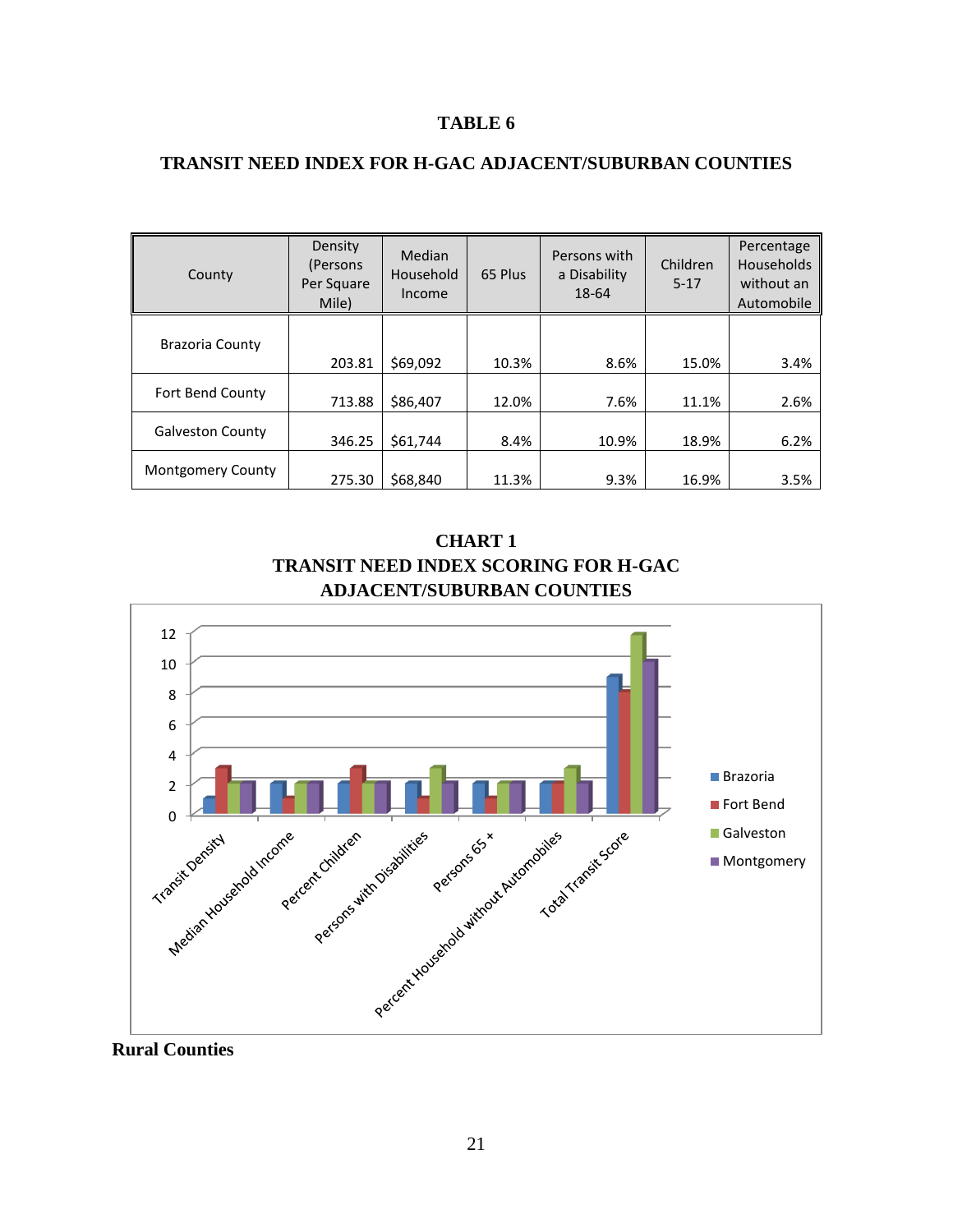H-GAC eight regional counties comprise a group of peers to contrast transit need. Among the scoring of the counties, Wharton County scores the highest at "13" and Chambers County scores the lowest at "8". See **Charts 7** and **8**.

#### **TABLE 7**

#### **TRANSIT NEED INDEX FOR H-GAC RURAL COUNTIES**

|              | Total<br>Population | Population<br>Per Square<br>Mile<br>(Density) | <b>Median HH</b><br><i>Income</i> | % Children<br>$6 - 17$ | % Disability<br><b>Status</b> | % 65 Plus | % Households<br>without an<br>Automobile |
|--------------|---------------------|-----------------------------------------------|-----------------------------------|------------------------|-------------------------------|-----------|------------------------------------------|
| Austin       |                     |                                               |                                   |                        |                               |           |                                          |
| County       | 29,563              | 45                                            | \$54,603                          | 16.57%                 | 5.98%                         | 16.60%    | 4.40%                                    |
| Chambers     |                     |                                               |                                   |                        |                               |           |                                          |
| County       | 38,863              | 44                                            | \$72,239                          | 19.15%                 | 7.76%                         | 13.70%    | 2.60%                                    |
| Colorado     |                     |                                               |                                   |                        |                               |           |                                          |
| County       | 20,870              | 21                                            | \$45,262                          | 13.74%                 | 6.72%                         | 20.00%    | 4.10%                                    |
| Matagorda    |                     |                                               |                                   |                        |                               |           |                                          |
| County       | 36,770              | 23                                            | \$40,410                          | 14.82%                 | 7.90%                         | 14.90%    | 6.30%                                    |
| Walker       |                     |                                               |                                   |                        |                               |           |                                          |
| County       | 70,699              | 88                                            | \$37,903                          | 9.35%                  | 6.40%                         | 10.70%    | 4.80%                                    |
| Waller       |                     |                                               |                                   |                        |                               |           |                                          |
| County       | 48,656              | 94                                            | \$50,939                          | 14.93%                 | 7.29%                         | 11.00%    | 6.10%                                    |
| Wharton      |                     |                                               |                                   |                        |                               |           |                                          |
| County       | 41,486              | 38                                            | \$41,992                          | 13.76%                 | 12.84%                        | 20.98%    | 6.90%                                    |
| Liberty      |                     |                                               |                                   |                        |                               |           |                                          |
| County       | 79,654              | 68                                            | \$47,722                          | 15.80%                 | 16.70%                        | 12.10%    | 4.90%                                    |
| <b>TOTAL</b> |                     |                                               |                                   |                        |                               |           |                                          |
| <b>RURAL</b> | 366,497             | 43                                            | \$48,310                          | 14.43%                 | 5.47%                         | 13.13%    | 4.95%                                    |
| Standard     |                     |                                               |                                   |                        |                               |           |                                          |
| Deviation    | 21,025              | 26                                            | \$10,795                          | 2.80%                  | 3.80%                         | 3.93%     | 1.39%                                    |
| County       |                     |                                               |                                   |                        |                               |           |                                          |
| Average      | 45,812              | 51                                            | \$49,009                          | 14.77%                 | 8.95%                         | 13.50%    | 5.01%                                    |